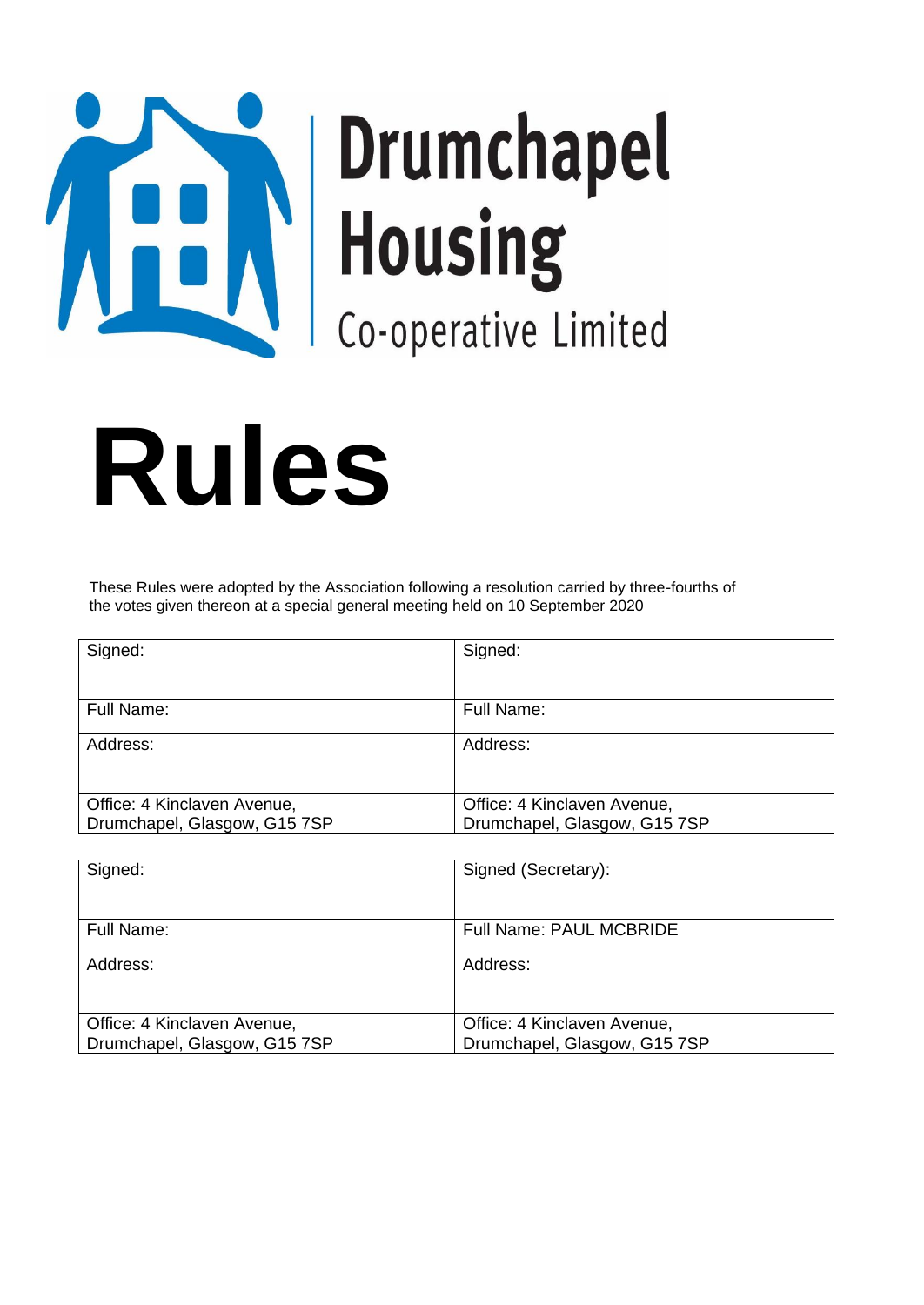#### **These are the Rules of:**

Drumchapel Housing Co-operative Limited

#### **Based upon:**

SFHA Charitable Model Rules (Scotland) 2020

Registered under the Co-operative and Community Benefit Societies Act 2014, the Housing (Scotland) Act 2010 and the Charities and Trustee Investment (Scotland) Act 2005.

#### **Published By:**

The Scottish Federation of Housing Associations in co-operation with The Scottish Housing Regulator

3rd Floor, Sutherland House 149 St Vincent Street Glasgow G2 5NW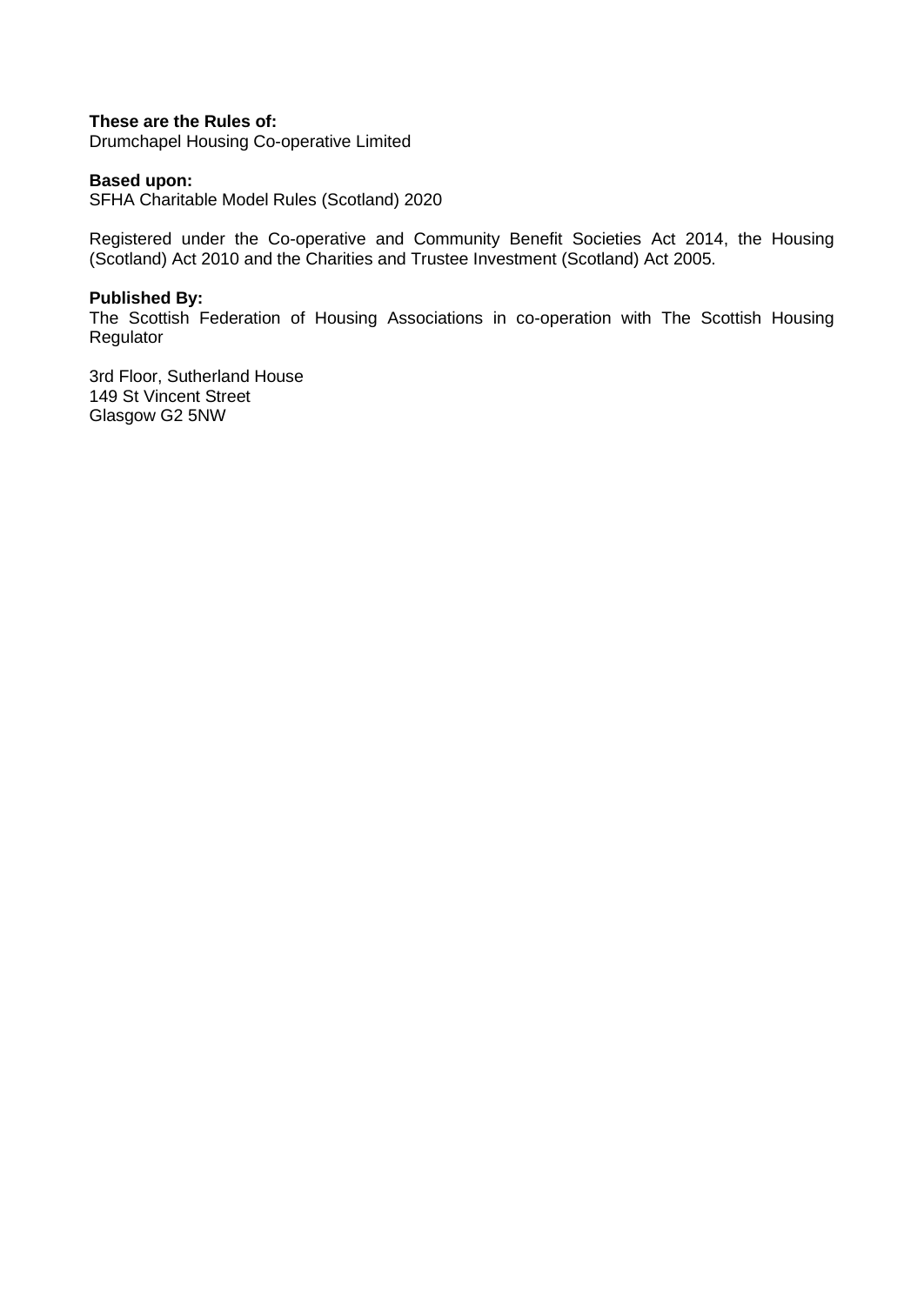#### **CONTENTS**

#### PAGE NO.

| <b>Introduction</b>        |                                                    |    |
|----------------------------|----------------------------------------------------|----|
|                            |                                                    |    |
|                            |                                                    |    |
| <b>Membership</b>          |                                                    |    |
|                            |                                                    |    |
|                            |                                                    |    |
| <b>Share Capital</b>       |                                                    |    |
|                            |                                                    |    |
|                            |                                                    |    |
|                            |                                                    |    |
| <b>General Meetings</b>    |                                                    |    |
|                            |                                                    |    |
|                            |                                                    |    |
|                            |                                                    |    |
|                            |                                                    |    |
|                            | <b>Procedure at General Meetings</b>               |    |
|                            |                                                    |    |
|                            |                                                    |    |
|                            |                                                    |    |
|                            | The Committee of Management                        |    |
|                            |                                                    |    |
|                            |                                                    |    |
|                            | <b>Electing Committee Members</b>                  |    |
|                            |                                                    |    |
|                            |                                                    |    |
|                            |                                                    |    |
| <b>Committee Procedure</b> |                                                    |    |
|                            |                                                    |    |
|                            |                                                    |    |
|                            | The Secretary and Office Bearers                   |    |
|                            |                                                    | 19 |
|                            |                                                    |    |
|                            |                                                    |    |
|                            |                                                    |    |
|                            | The Committee's Minutes, Seal, Registers and Books |    |
|                            |                                                    |    |
|                            |                                                    |    |
|                            |                                                    |    |
|                            |                                                    |    |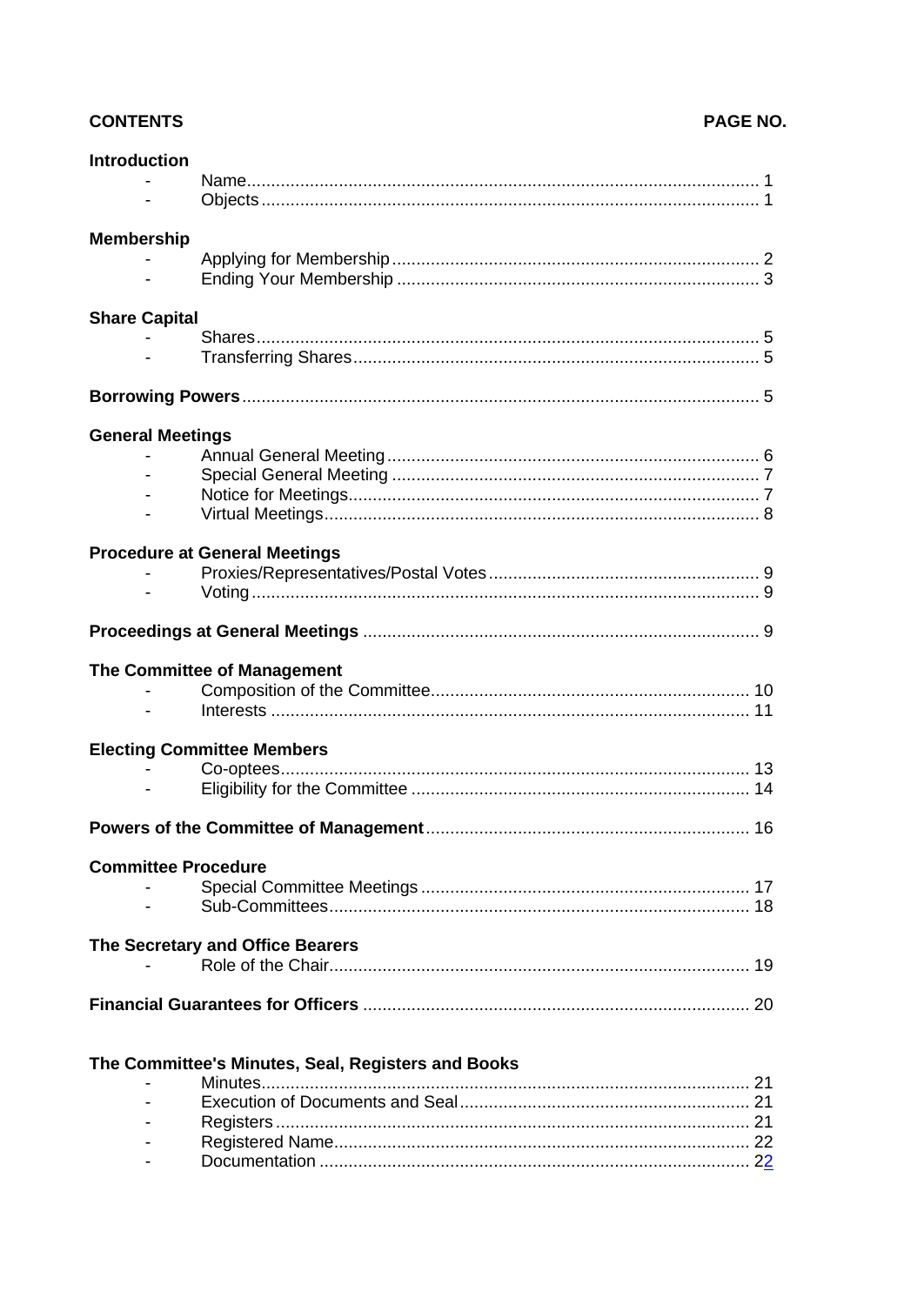| <b>Appendices</b> |  |
|-------------------|--|
|                   |  |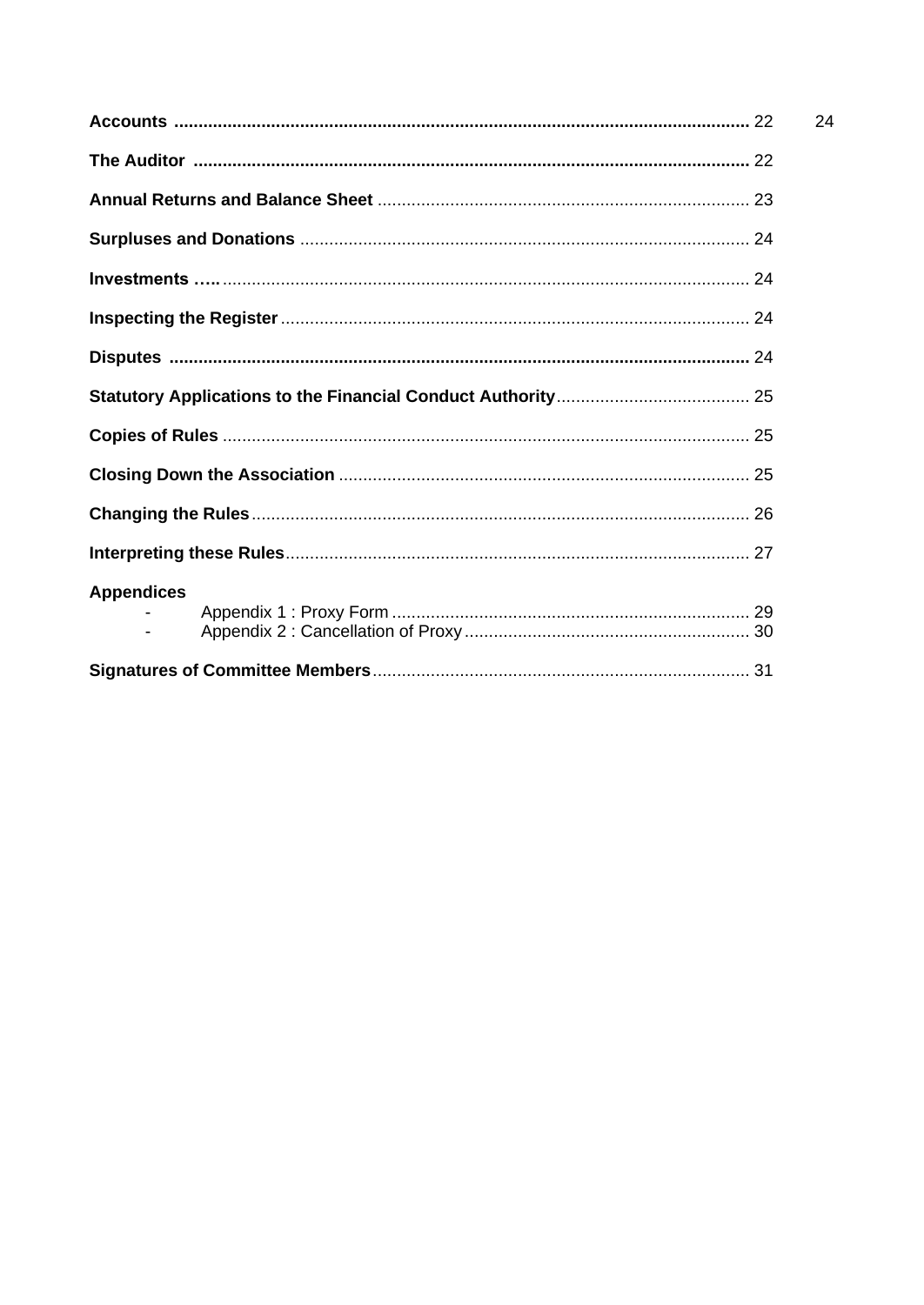#### **INTRODUCTION**

#### **Name**

1 The name of the Society shall be Drumchapel Housing Co-Operative Limited (hereinafter referred to as "the Association").

#### **Objects**

- 2 The objects of the Association are:
- 2.1 to provide for the relief of those in need by reason of age, ill-health, disability, financial hardship or other disadvantage through the provision, construction, improvement and management of houses for occupation by members of the co-operative, and the provision of care; and
- 2.2 to undertake any additional purposes or objects permitted under Section 24 of the Housing (Scotland) Act 2010 which are charitable in terms of section 7 of the Charities and Trustee Investment (Scotland) Act 2005.
- 3 The permitted activities and powers of the Association will include anything which is necessary or expedient to help the Association achieve these objects.<sup>1</sup>
- 4.1 The Association shall not trade for profit and any profits shall only be applied for the purpose of furthering the Association's objects and/or in accordance with these Rules.
- 4.2 Nothing shall be paid or transferred by way of profit to Members.
- 5 The registered office of the Association is at :

**4 Kinclaven Avenue, Drumchapel, Glasgow, G15 7SP**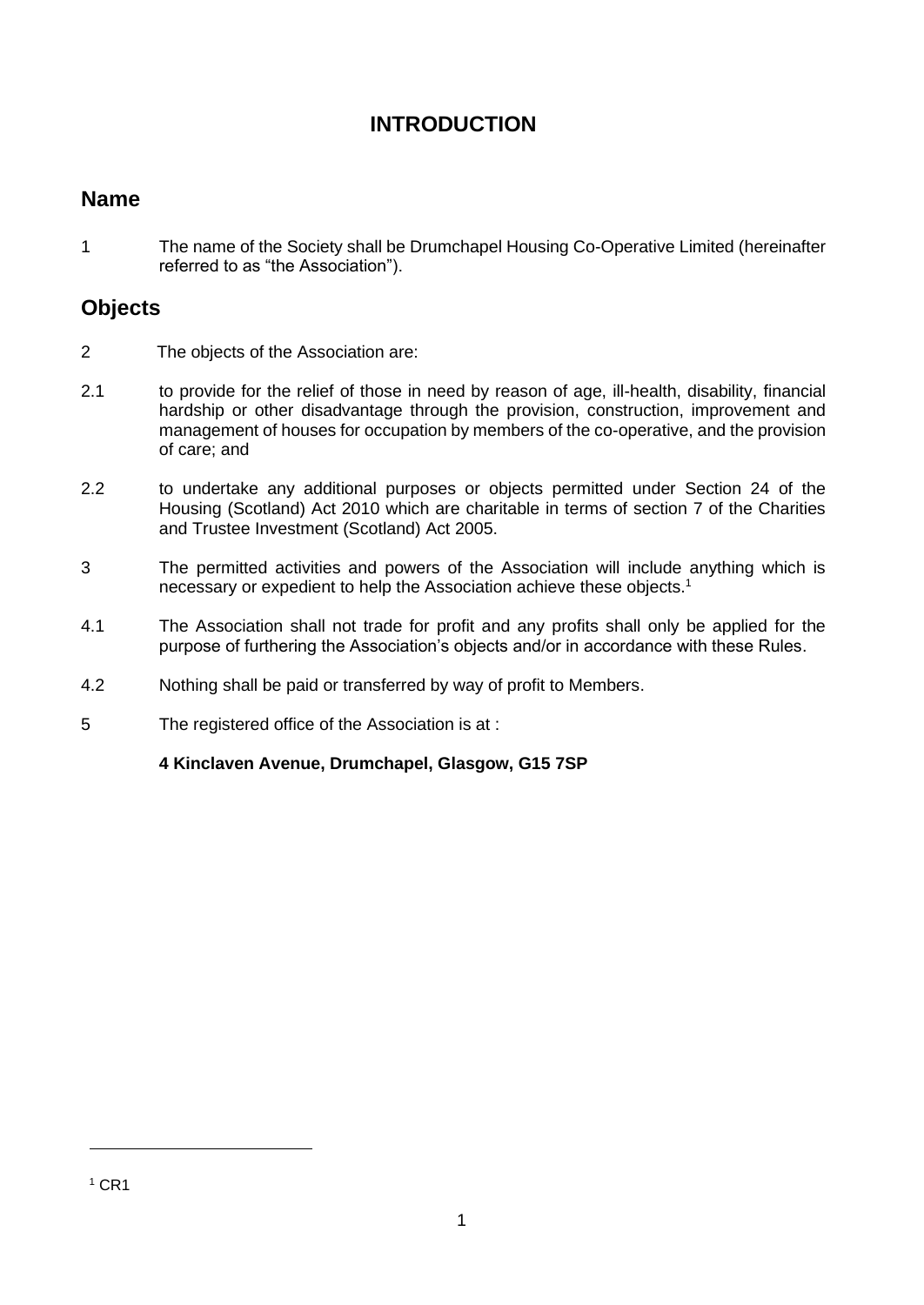#### **MEMBERSHIP**

6 The Members of the Association shall be those persons who hold a share in the Association and whose names are entered in the Register of Members. You are only eligible to apply for membership of the Association if you are a tenant occupying housing or accommodation provided by the Association under the terms of a Tenancy Agreement granted by the Association, or, where the Association admits prospective tenants into membership, if you are a prospective tenant. If the Association determines to admit prospective tenants into membership prospective tenants will be those persons fulfilling the relevant criteria determined by the Committee and whose names are entered in the register of prospective tenants. You can apply to the Association to dispose of, transfer or assign your Tenancy Agreement but this will be possible only if the Association consents in writing.

#### **Applying for Membership**

- 7.1 The Committee shall set, review and publish its membership policy for admitting new Members.<sup>23</sup> Subject to the provisions of Rule 7.2 the following shall be eligible to become Members:-
- 7.1.1 Tenants of the Association.
- 7.2 If you are applying for membership you must be a tenant of the Association or a prospective tenant and you must send a completed and signed application form and the sum of one pound (which will be returned to you if the application is not approved) to the Association's registered office. Whilst it is the Association's intention to encourage membership, the Committee has absolute discretion in deciding on applications for membership and the following shall constitute grounds for refusal of an application for membership:-
- 7.2.1

7.2.2

Where membership would be contrary to the Association's Rules or policies; or

Where a conflict of interest may exist which, even allowing for the disclosure of such an interest, may adversely affect the work of the Association; or

- 7.2.3 Where the Committee considers that accepting the application would not be in the best interests of the Association.
- 7.3 Your application shall be considered by the Committee as soon as reasonably practicable after its receipt by the Association. The Committee has the power in its absolute discretion to accept or reject the application.

 $2$  CR26 <sup>3</sup> CR27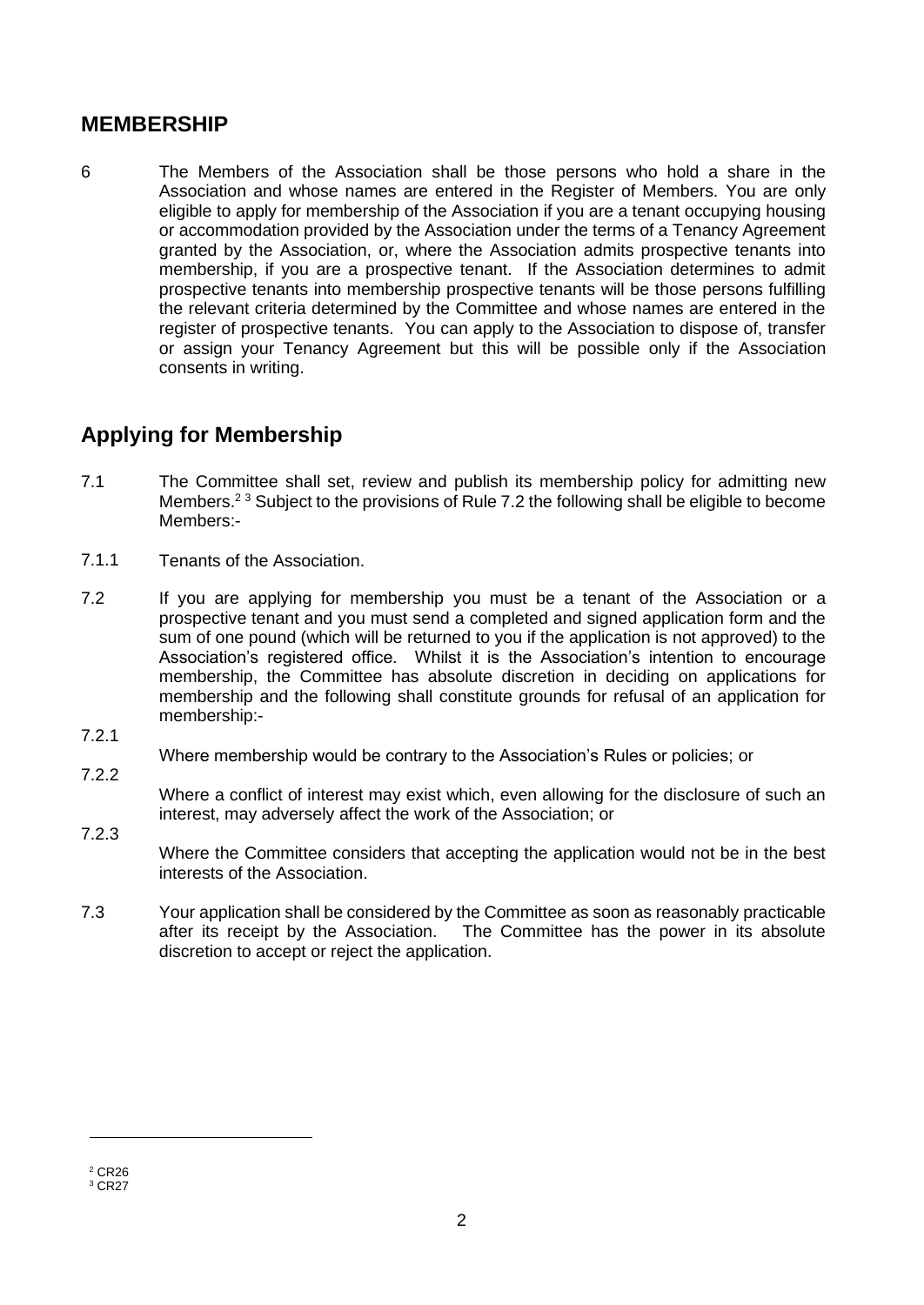- 7.4 If the Committee approve your application, you will immediately become a Member and your name and other necessary particulars will be included in the Register of Members within seven working days. You will then be issued one share in the Association.<sup>4</sup>
- 7.5 You may at any time, with the approval of the Committee, become a joint Member together with another person admitted by the Committee to joint membership and the share issued to you as a Member shall be converted to a joint share in both your names. The Register of Members shall be amended accordingly and your name shall stand first in the Register of Members as between you and the other person. The joint Member whose name appears first in the Register of Members is solely entitled to exercise the rights of membership granted by these Rules. Joint Members must become joint tenants under the Tenancy Agreement. If you are a joint tenant of the Association you may become an individual Member of the Association if you wish, with the approval of the Committee.
- 7.6 Two or more persons may apply for joint membership. You must send an application form and One Pound (which will be returned to you if the application is not approved) to the Secretary at the registered office. The Committee will consider your application as soon as reasonably practicable after its receipt by the Association.

If your application is approved, each of your names shall be entered into the Register of Members as joint Members and one share of the Association shall be issued to you. Your names shall be entered in the Register of Members and shall appear on the Share Certificate in the order that they appeared on your application form. As joint Members, you must sign a Tenancy Agreement for a house provided by the Association. You must each sign the Tenancy Agreement and occupy the house within one month of being requested to do so by the Association. The joint Member whose name appears first in the Register of Members is solely entitled to exercise the rights of membership granted by these Rules. Joint Members must become joint tenants under the Tenancy Agreement. If you are a joint tenant of the Association you may become an individual Member of the Association if you wish, with the approval of the Committee.

- 8 You can apply for membership of the Association from the age of 16.
- 9 No Member can hold more than one share in the Association.

#### **ENDING YOUR MEMBERSHIP**

- 10.1 Your membership of the Association will end and the Committee will cancel your share and record the ending of your membership in the Register of Members if:-
- 10.1.1 you resign your membership by giving the Secretary one month's notice in writing at the registered office provided that you give up your Tenancy Agreement at the same time; or
- 10.1.2 you have ceased to occupy the house provided by the Association under the Tenancy Agreement; or
- 10.1.3 Your Tenancy Agreement ends or is ended; or

<sup>4</sup> CR26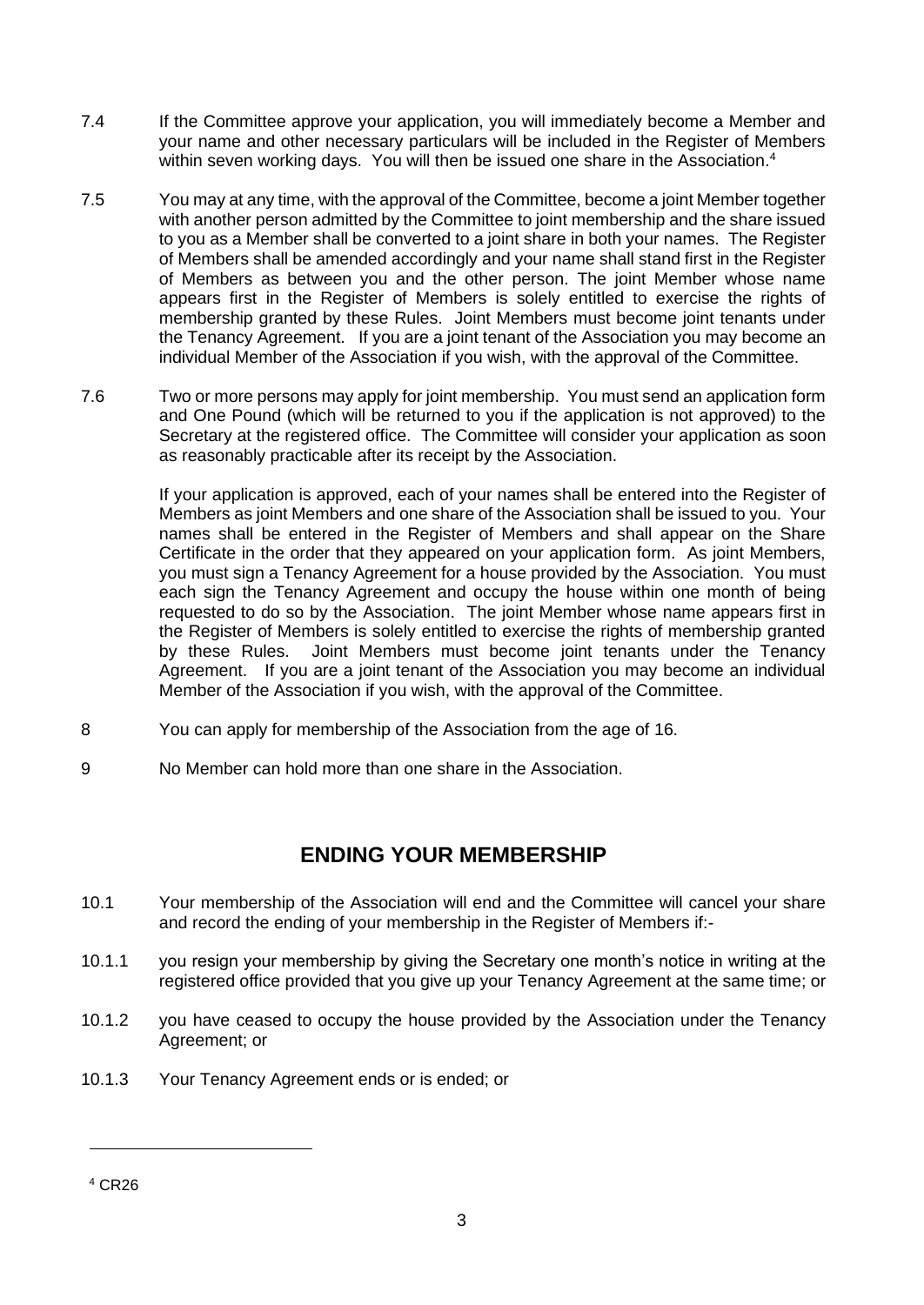- 10.1.4 You are a prospective tenant and you have notified the Association in writing that you no longer require accommodation to be provided by the Association or you have refused to enter into a Tenancy Agreement which the Association has offered to you; or
- 10.1.5 You have died; or

10.5

10.6

- 10.1.6 You fail to sign a Tenancy Agreement as required by Rule 6;
- 10.1.7 The Association receives a complaint about your behaviour and two-thirds of the Members voting at a special general meeting agree to end your membership. The following conditions apply to this procedure:
	- 10.1.7.1 the complaint must be in writing and must relate to behaviour which could harm the interests of the Association.
	- 10.1.7.2 the Secretary must notify the Member of the complaint in writing not less than one calendar month before the meeting takes place;
	- 10.1.7.3 the notice for the special general meeting will give details of the business for which the meeting is being called;
	- 10.1.7.4 you will be called to answer the complaint at the meeting. The Members present will consider the evidence supporting the complaint and any evidence you decide to introduce;
	- 10.1.7.5 the Members can vote in person or through a representative by proxy;
	- 10.1.7.6 if you receive proper notice but do not go to the meeting without providing a good reason, the meeting will go ahead without you and the Members will be entitled to vote to end your membership.
- 10.2 If your membership is ended in accordance with Rule 10.1.7, you will immediately cease to be a Member from the date that the resolution to end your membership was passed and any further application for membership by you will need to be approved by two-thirds of the Members voting at a general meeting.
- 10.3 Your joint membership shall end and the Association will cancel your share, the value of which will then belong to the Association with effect from the date of a Committee resolution to that effect, and the Register of Members will be amended accordingly if:

10.3.1 you fail to sign a Tenancy Agreement as required by Rules 7.5 and 7.6; or

10.3.2 your Tenancy Agreement ends or is ended; or

10.4 10.3.3 you cease to occupy the house provided by the Association under the Tenancy Agreement.

> If one of you ceases to occupy the house provided by the Association under the Tenancy Agreement or dies your interest in the membership share and the Tenancy Agreement shall belong to the remaining joint Member who will then become an individual Member. The joint share shall be changed to a share in the sole name of the remaining Member and the Register of Members shall be amended accordingly.

If your Tenancy Agreement ends or is ended, you will cease to be a Member seven days after the Tenancy Agreement comes to an end unless within those seven days you enter into a new Tenancy Agreement with us.

If you notify the Association in writing that you no longer need the house provided by the Association, your name will be removed from the register of prospective tenants.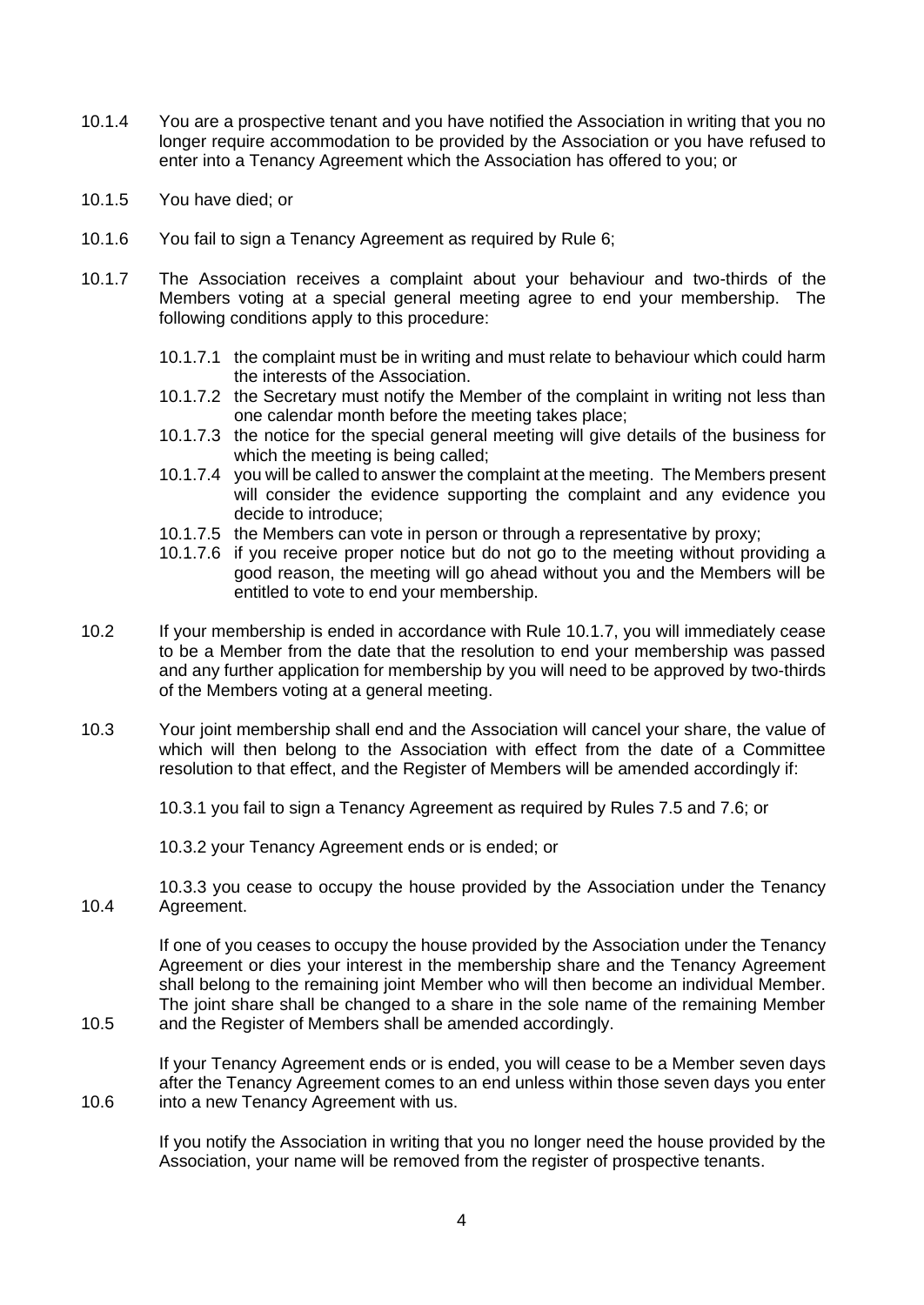#### **SHARE CAPITAL**

#### **Shares**

- 11 The share capital of the Association will be raised by issuing one-pound shares to Members. Joint tenants of the Association may each become individual Members.
- 12 There is no interest, dividend or bonus payable on shares.

#### **Transferring Shares**

- 13 You shall not be entitled to any property of the Association in your capacity as Member and your share is not withdrawable or transferable save in the circumstances set out in Rules 14.
- 14.1 If you die or end your membership or have your membership ended, the Committee will cancel your share (except in those circumstances outlined in Rule 14.2) and the value of the share will then belong to the Association.
- 14.2 If you die or become bankrupt and your personal representative or trustee in bankruptcy seeks to claim your share, the Committee (to the extent that your personal representative or trustee in bankruptcy has right) will transfer or pay the value of your share in terms of your representative's or trustee's instructions.

#### **BORROWING POWERS**

- 15.1 The Association can borrow money as long as the total borrowing at any time is not more than £20 million.
- 15.2 In respect of any proposed borrowing for the purposes of Rule 15.1, the amount remaining undischarged of any index-linked loan previously borrowed by the Association or any deep discounted security shall be deemed to be the amount needed to repay such borrowing in full if the pre-existing borrowing became repayable in full at the time of the proposed borrowing.
- 15.3 For the purposes of Rule 15.1 in respect of any proposed borrowing intended to be indexlinked or on any deep discounted security the amount of borrowings shall be deemed to be the proceeds of such proposed borrowings that would be receivable by the Association at the time of the proposed borrowing.
- 15.4 The Association will not pay more than the market rate of interest as determined by the Committee having regard to the terms of the loan on any money borrowed.
- 15.5 The Association will not accept money on deposit.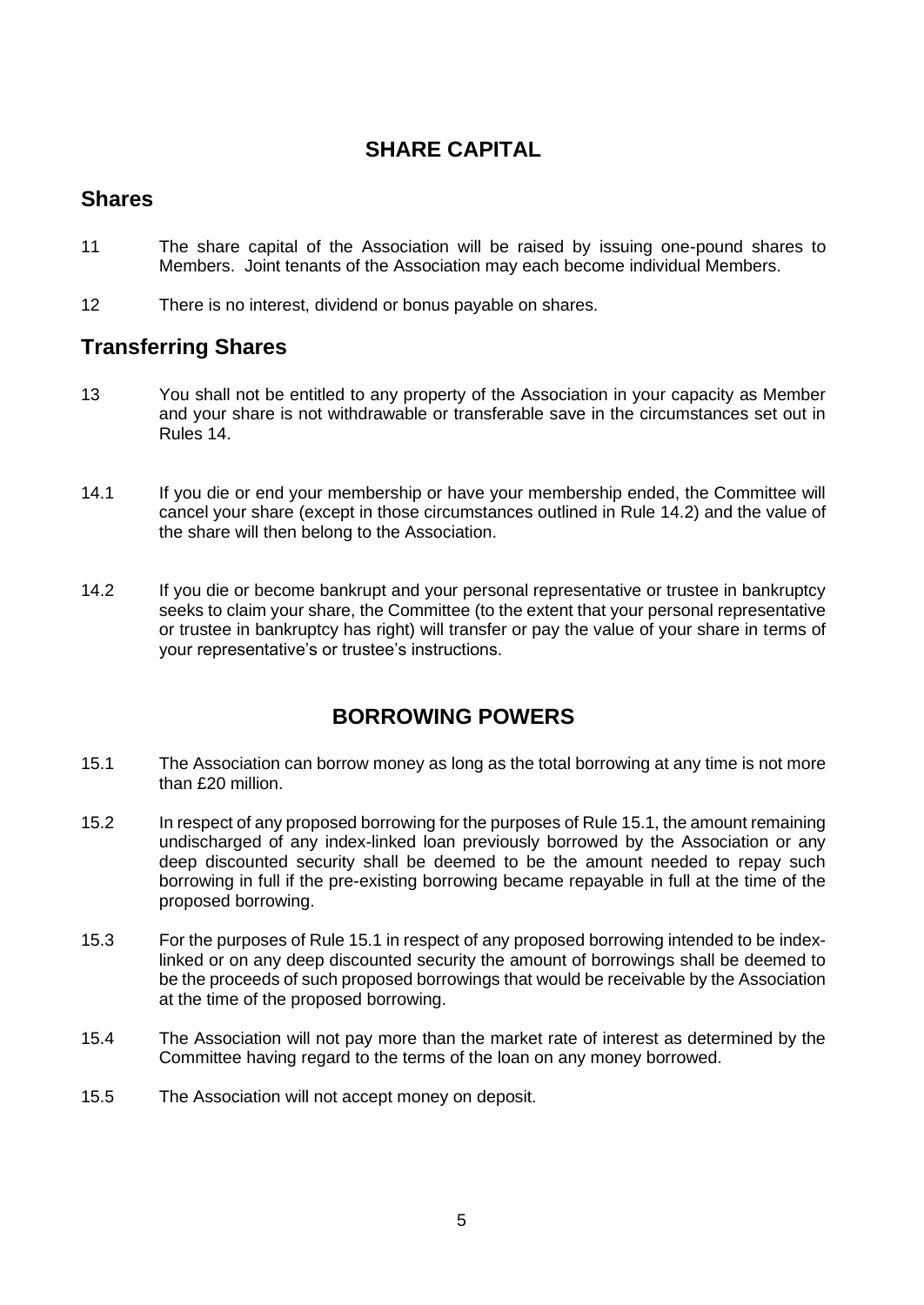- 15.6 The Association can lend money to an organisation which is a subsidiary of the Association within the meaning of the Companies Act 2006 or the Co-operative and Community Benefit Societies Act 2014 at a market rate of interest as determined by the Committee having regard to the terms of the loan. Where the Association is using a loan facility to on lend it must comply with the Regulatory Framework and Regulatory Guidance issued by The Scottish Housing Regulator from time to time.
- 15.7 The Association may borrow money from such lawful sources as is permitted by its Treasury Management Policy subject always to the requirement that the Association will comply with the Regulatory Framework and Regulatory Guidance issued by The Scottish Housing Regulator from time to time.<sup>5</sup>
- 15.8 Subject to the foregoing provisions the Committee can determine and change the conditions under which the Association borrows or lends money.
- 16. The Association shall not lend money to Members.

#### **GENERAL MEETINGS<sup>6</sup>**

#### **Annual General Meeting**

- 17. The Association will hold a general meeting known as the annual general meeting within six months of the end of each financial year of the Association. The functions of the annual general meeting are to:
	- 17.1 present the Chairperson's report on the Association's activities for the previous year;
	- 17.2 present the accounts, balance sheet and auditor's report;
	- 17.3 elect Committee Members.
	- 17.4 appoint the auditor for the following year; and
	- 17.5 consider any other general business included in the notice calling the meeting.

#### **Special General Meeting**

- 18.1 All general meetings other than annual general meetings are known as special general meetings. The Secretary will call a special general meeting if:
	- 18.1.1 the Committee requests one; or
	- 18.1.2 At least four Members request one in writing. If there are more than 40 Members, at least one tenth of all the Members must ask for the meeting.
- 18.2 Whoever asks for the meeting must give the Secretary details of the business to be discussed at the meeting.

<sup>5</sup> CR4 <sup>6</sup> CR28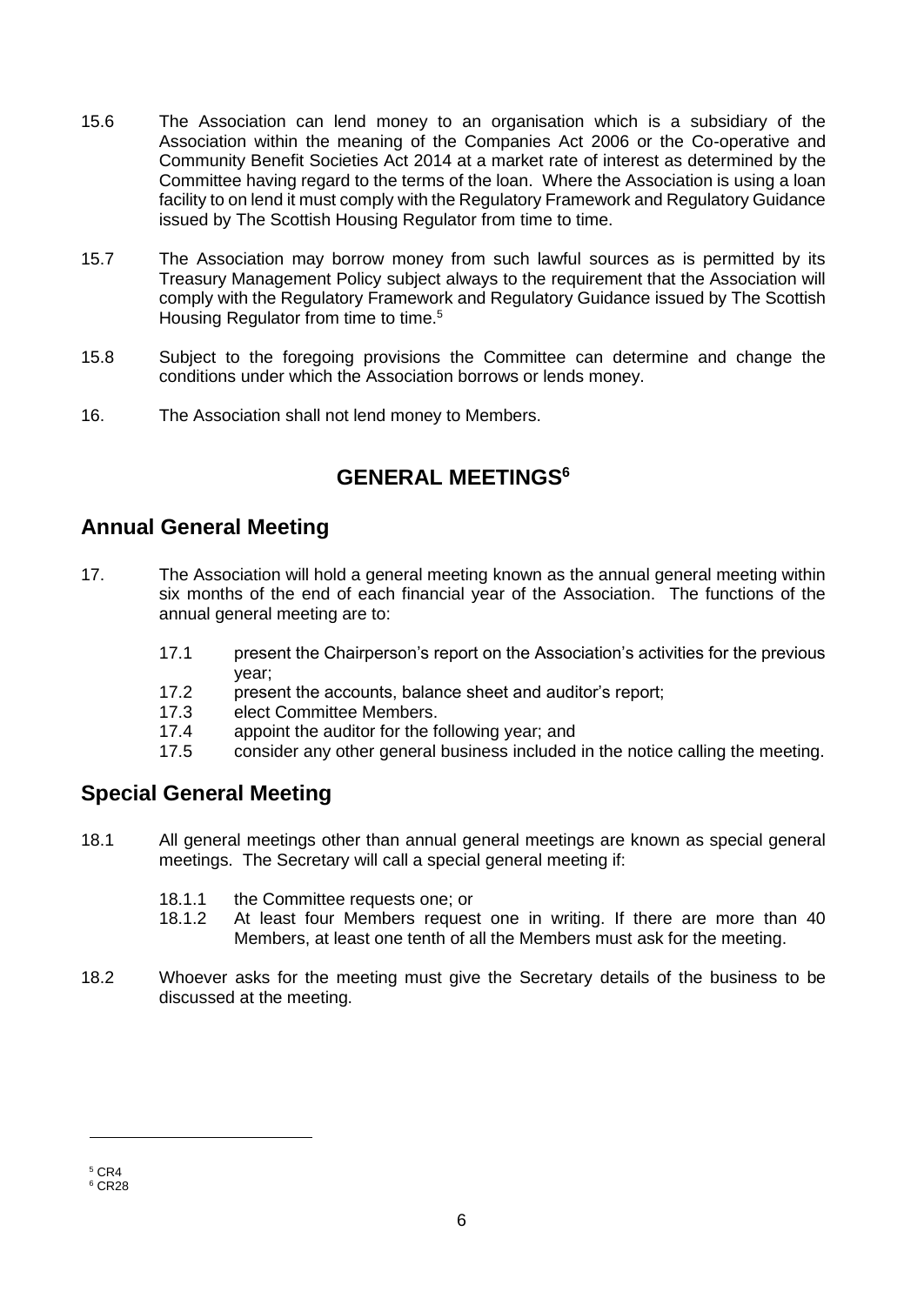- 18.3 If a special general meeting is requested, the Secretary must within 10 days of having received the request give all Members notice calling the meeting. The meeting must take place within 28 days of the Secretary receiving the Members' request. The Secretary should decide on a time, date and place for the meeting in consultation with the Committee or the Chairperson, but if such consultation is not practicable the Secretary can on his/her own decide the time, date and place for the meeting.
- 18.4 If the Secretary fails to call the meeting within ten days, the Committee or the Members who requested the meeting can arrange the meeting themselves.
- 18.5 A special general meeting must not discuss any business other than the business mentioned in the notice calling the meeting.

#### **Notice for Meetings**

- 19.1 The Secretary will call all general meetings by written notice posted or sent by fax or email to every Member at the address, fax number or email address given in the Register of Members at least 14 days before the date of the meeting. This notice will give details of:
	- 19.1.1 the time, date and place of the meeting;
	- 19.1.2 whether the meeting is an annual or special general meeting;
	- 19.1.3 the business for which the meeting is being called.
- 19.2 The Committee may ask the Secretary to include with the letter or send separately to Members any relevant papers or accounts. If a Member does not receive notice of a meeting or papers relating to the meeting, this will not stop the meeting going ahead as planned. Each communication sent to a Member by post, addressed to his or her registered address, shall be deemed to have arrived forty eight hours after being posted. Each communication sent to a Member by fax or email shall be deemed to have arrived on the day it is sent.
- 19.3 The proceedings of a meeting shall not be invalidated by the inadvertent failure of the Association to send a notice calling the meeting to any Member.

#### **Virtual Meetings**

- 20 Notwithstanding any other provisions of the Rules (which shall be subject to the terms of this Rule 20) a Member cannot insist on attending a general meeting of the Members, or voting at the meeting, by any particular means. Further, the following provisions shall apply to the conduct of general meetings when so determined by the Committee:-
- 20.1 A general meeting need not be held in any particular place and the meeting may be held without any number of those participating in the meeting being together at the same place;
- 20.2 A general meeting may be held by any means which permits the Members attending to hear and comment on the proceedings during the meeting. Members attending the meeting by such means shall be present at the meeting for the purposes of Rule 21.1; and
- 20.3 A Member is able to exercise the right to vote at a meeting (including if a poll is required) by such means as is determined by the Chairperson and which permits the Member's vote to be taken into account in determining whether or not a resolution is passed.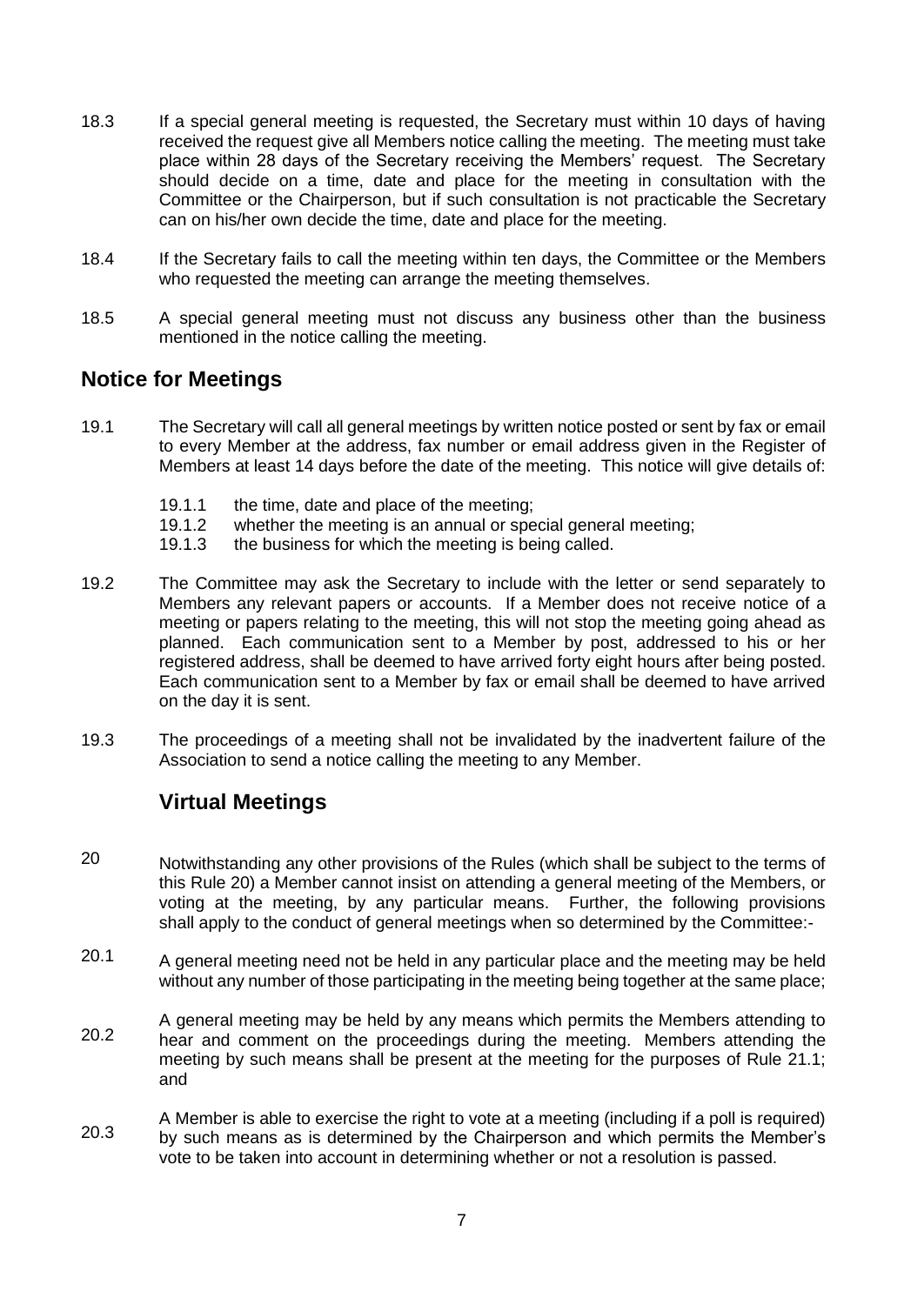#### **Procedure at General Meetings**

- 21.1 For a meeting to take place there must be at least seven Members either present at the meeting or represented by a representative approved in terms of Rule 23.1. If there are more than 70 Members, at least one-tenth (or 28 Members, whichever is the lower) must either be present or represented at the meeting by a representative in terms of Rule 23.1.
- 21.2 If not enough Members are present in person or by representative within half an hour of the time the meeting was scheduled to start, the meeting shall be rescheduled to the same day the following week at the same time and at such place as may be fixed by the Chairperson of the meeting and announced at the meeting. There is no need to give notice to Members of the rescheduled meeting. If at that meeting there are not enough Members present in person or by representative at the scheduled starting time the meeting can still go ahead.
- 22 If a majority of Members present agree, the Chairperson of a meeting can adjourn the meeting. No business can be discussed at the adjourned meeting other than the business not reached or left unfinished at the original meeting. There is no need to give notice to Members of the adjourned meeting.
- 22.1 The Chairperson of the Committee will be Chairperson at all meetings of the Association. If there is no Chairperson or he/she is not present or willing to act, the Members present must elect a Member of the Committee to be Chairperson of the meeting. If no Committee Members are present, the Members present must elect a Member to be Chairperson of the meeting.
- 22.2 If the Chairperson arrives later, after the meeting has commenced, s/he will take over as Chairperson of the meeting as soon as the current agenda item is concluded.

#### **Proxies/Representatives/Postal Votes**

- 23.1 To appoint a representative to vote on your behalf by proxy, you must let the Association have a properly completed document in the form shown in Appendix 1. Your representative does not need to be a Member. The document must reach the Association at least five days before the meeting at which you want to be represented. The Chairperson shall not be entitled to act as a representative for any other Member.
- 23.2 If there is any doubt about whether your representative has authority to vote, the Chairperson will decide and his/her decision will be final.
- 23.3 The maximum number of proxy votes that may be cast by any one person is 10.
- 23.4 To reverse your appointment of a representative, you must let the Association have a properly completed document in the form shown in Appendix 2. The document must be presented to the Association before the meeting at which you no longer want to be represented convenes. Alternatively, if you declare yourself present before the meeting convenes, the appointment of a representative to vote on your behalf will automatically fall.
- 23.5 The Chairperson will report to the meeting the details of any documents seeking to appoint a representative received but which are not valid.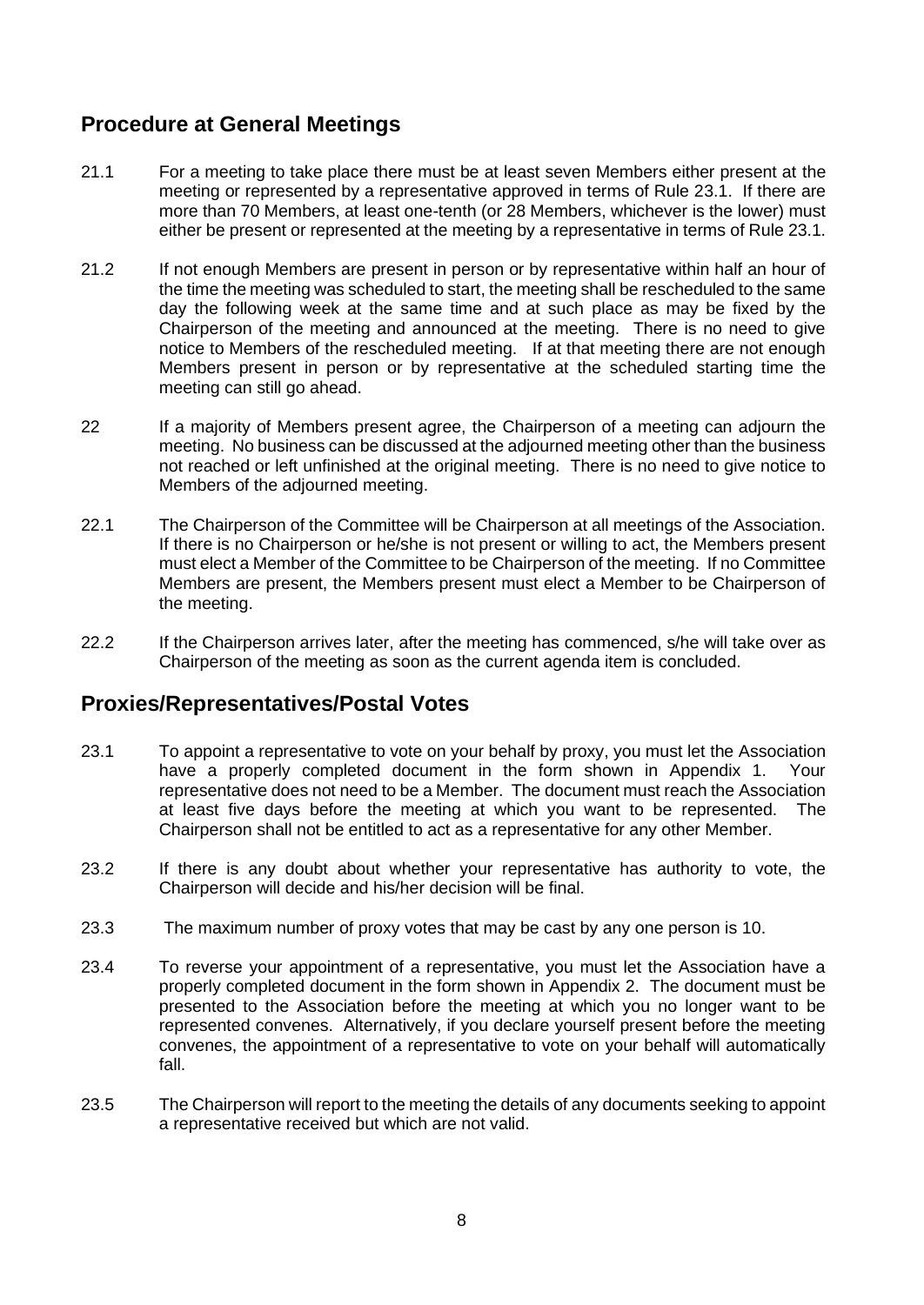23.6 If there is to be an election of Committee Members at an Annual General Meeting, you can vote by post. Not less than 14 days before a meeting is held at which one or more Committee Members will be elected, you will receive a ballot paper for the election. You can vote in the election by returning the ballot paper to the Secretary at least 5 days before the day of the meeting, or by bringing your ballot paper along to the meeting.

#### **Voting**

- 24 If a decision of a meeting is put to the vote, the outcome will be determined by the majority of those Members voting. Voting will be by a show of hands except where a poll is requested or required. Votes cannot be taken on resolutions which conflict with any provisions of these Rules or the law.
- 24.1 Where a vote is by a show of hands every Member present in person has one vote. Where a vote is by a poll every Member present in person or who has appointed a representative has one vote. Where an appointed proxy is present, and he/she advises the Chairperson, the Chairperson shall direct that the vote is by a poll.
- 24.2 In relation to the election of Committee Members, the vote is by a poll using the ballot paper issued to the Members prior to the meeting; votes received by post in advance of the meeting will be counted in the total number of votes at the meeting.
- 25 If there is an equal number of votes for and against a resolution, or in relation to the election of Committee Members, the Chairperson will have a second and deciding vote. The Chairperson's announcement of the decision of a vote will be final and conclusive. The decision is then recorded in the minutes of the meeting. There is no need to record the number of votes for or against the decision.
- 25.1 A poll can be required before or immediately after a vote by a show of hands, if at least one-tenth of the Members present at the meeting (in person or by proxy through a representative appointed in accordance with Rule 23.1) request this.
- 25.2 A poll must take place as soon as the Chairperson has agreed to it, in line with the Chairperson's instructions. The result of the poll will stand as the decision of the meeting.

#### **Proceedings at General Meetings**

- 26 All speakers must direct their words to the Chairperson. All Members must remain quiet and orderly while this is happening.
- 27 You will not be allowed to speak more than once on any individual matter unless it is to explain something or ask for an explanation until every other Member has had the chance to speak. You will then have the opportunity to speak a second time on a matter but only if the Chairperson agrees. Where the Chairperson raised the matter for discussion initially, she/he shall be permitted to make a final reply on the matter.
- 28 The Chairperson will decide how long each speaker is allowed to speak, allowing equal time to each speaker.
- 29 If any point arises which is not covered in these Rules, the Chairperson will give his/her ruling. If the Chairperson's ruling is challenged by more than one person, the Chairperson will step down and those present will decide the point raised on a majority vote. If the vote is tied, the Chairperson's original ruling is carried.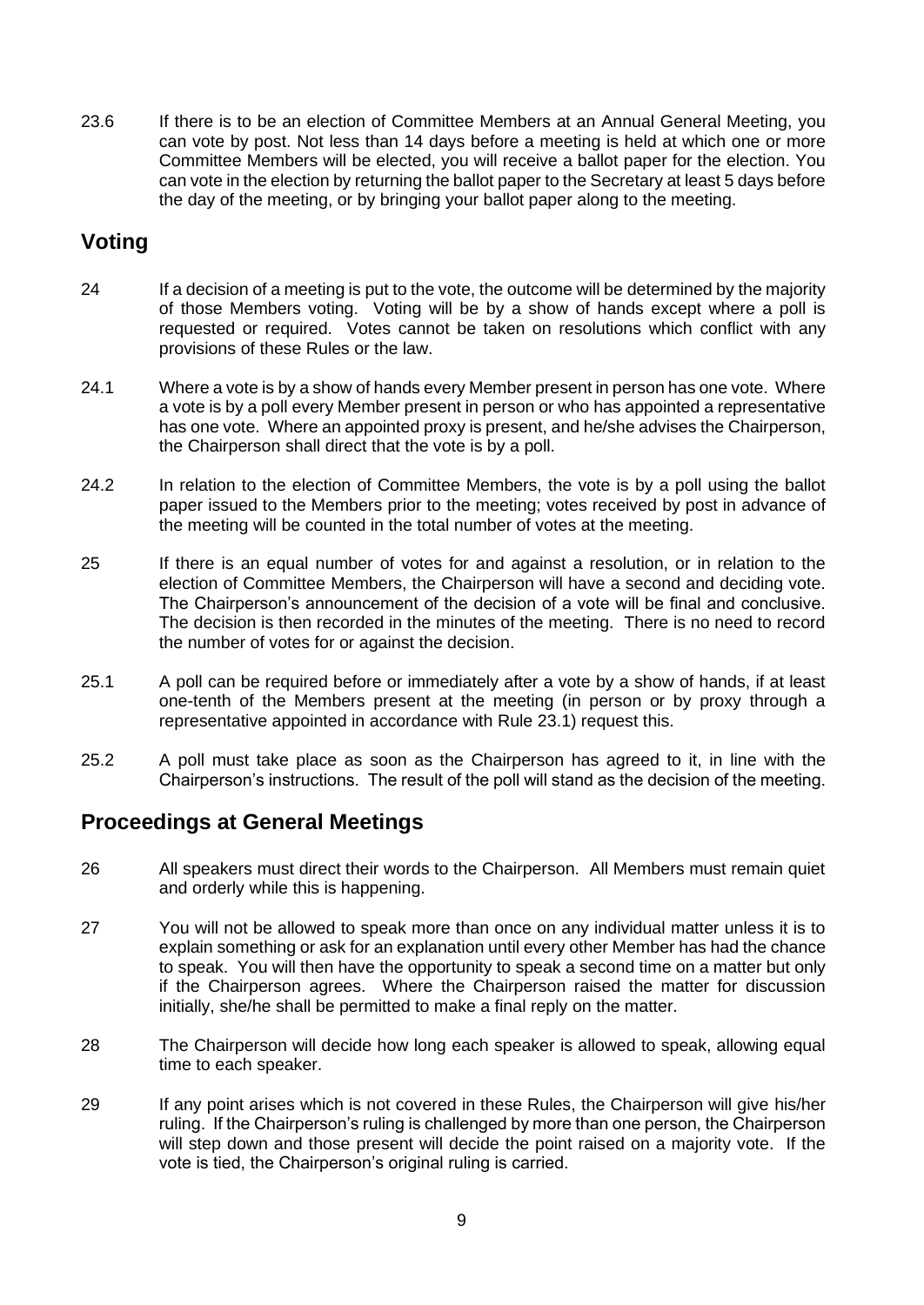30 Meetings must not last longer than two hours unless at least two-thirds of the Members present agree after the end of that time to continue the meeting.

#### **THE COMMITTEE OF MANAGEMENT**

#### **Composition of the Committee**

- 31.1 The Association shall have a Committee of Management which shall have a minimum of 7 and a maximum (including co-optees) of 15 persons. The Association shall keep up to date a register of the names of the Committee Members which shall be made available to any person at no cost. The names of Committee Members will also be published by the Association on its website, and in its annual reports and other similar documentation.<sup>7</sup>
- 31.2 The first Committee Members will be the Members who have signed the application to register the Association. The first Members and all subsequent Members who are eligible shall be Committee Members until there are more than seven Members. Once there are more than seven Members of the Association, at the end of the next annual general meeting, all of the Committee Members shall retire.
- 31.3 A person must be aged 18 or over and a Member to become a Committee Member (including any person appointed to fill a casual vacancy) other than a person appointed as a co-optee or appointed by The Scottish Housing Regulator who must be aged 18 or over but need not be a Member.
- 31.4 An employee of the Association, or a Close Relative of an employee, may not be a Committee Member.
- 31.5 No Committee Member may take office until they have agreed to and signed the Association's code of conduct for Committee Members.
- 31.6 The Committee shall assess annually the skills, knowledge, diversity and objectivity that it needs for its decision making and what is contributed by the Committee Members by way of annual performance reviews. The Committee must be assured that any Committee Member who has continuous service on the Committee of nine years or more and who is seeking re-election is able to demonstrate his/her continued effectiveness as a Committee Member before he/she may stand for re-election.
- 31.7 Each of the Committee Members shall, in exercising his/her role as a Committee Member, act in the best interests of the Association, its tenants and service users and will not place any personal or other interests ahead of his/her primary duty to the Association; and, in particular, must:-
	- 31.7.1 seek, in good faith, to ensure that the Association acts in a manner which is in accordance with its objects.
	- 31.7.2 act with the care and diligence which it is reasonable to expect of a person who is managing the affairs of another person.
	- 31.7.3 in circumstances giving rise to the possibility of a conflict of interest between the Association and any other party:-

<sup>7</sup> CR15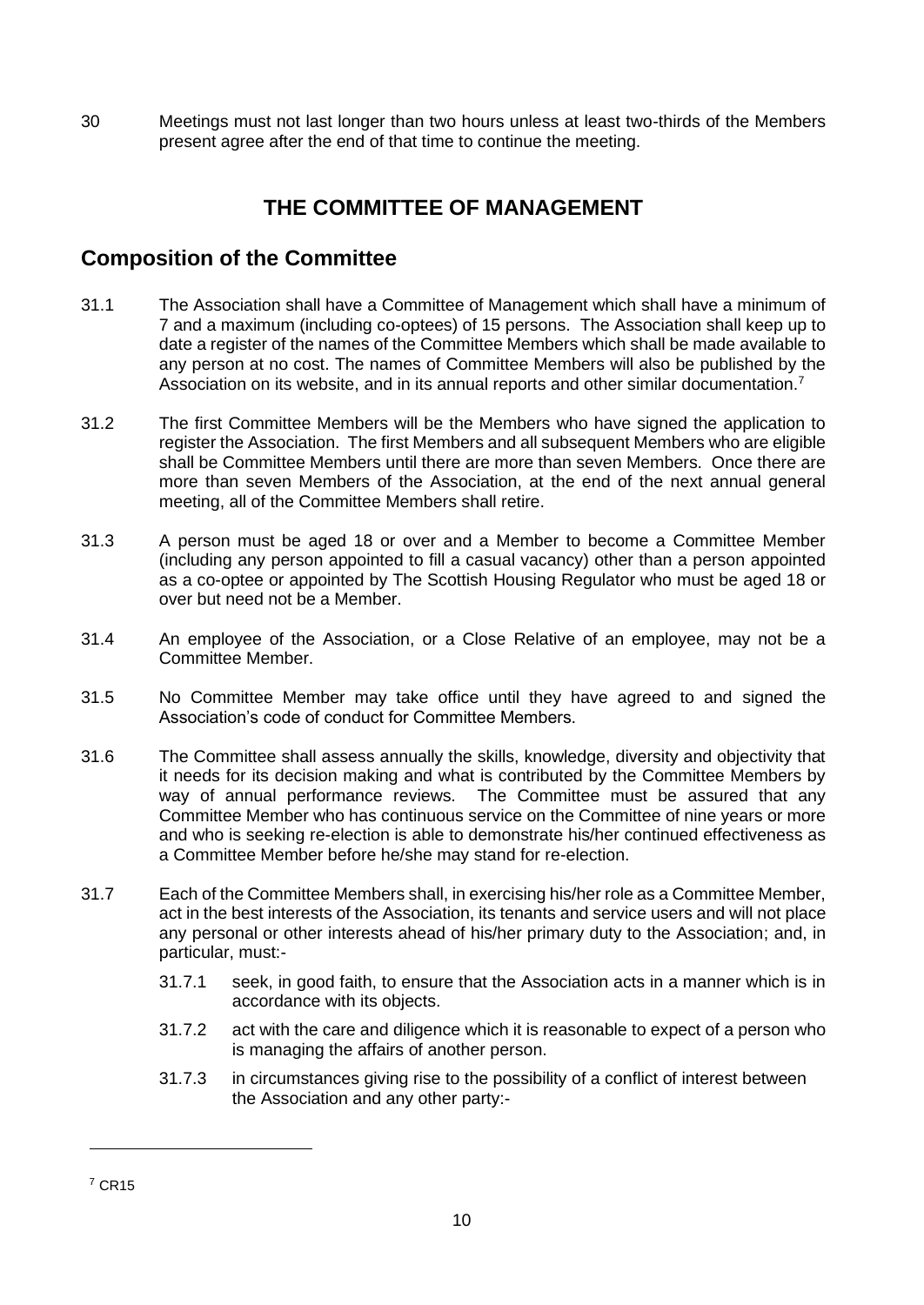- 31.7.3.1 put the interests of the Association before that of the other party, in taking decisions as a Committee Member;
- 31.7.3.2 where any other duty prevents him/her from doing so, disclose the conflicting interest to the Association and refrain from participating in any discussions or decisions involving the other Committee Members with regard to the matter in question
- 31.7.4 ensure that the Association complies with any direction, requirement, notice or duty imposed on it by the Charities and Trustee Investment (Scotland) Act 2005.
- 31.8 The Committee can require that a Committee Member who is being investigated for a potential breach of the Association's Code of Conduct for Committee Members take leave of absence and not attend any meeting in his or her capacity as Committee Member until the Committee has completed its consideration of the potential breach. When on such leave of absence, the Committee Member will not be entitled to receive minutes and/or documents in his or her capacity as a Committee Member relating to the business of the Association.

#### **Interests**

- 32.1 The Committee shall set and periodically review its policy on payments and benefits. If a person is a Member, employee of the Association or serves on the Committee or any subcommittee he/she must not receive any payment or benefit unless it is permitted by the policy. In making any payment or conferring any benefit the Association shall act at all times with transparency, honesty and propriety. <sup>8</sup>
- 32.2 If a person serves on the Committee or any sub-committee he/she must declare any personal or other external interests on an annual basis in accordance with the Association's Code of Conduct for Committee Members. If while serving on the Committee that person has any conflict of interest in any contract or other matter about to be discussed at a meeting, he/she must tell the Committee. He/she will be required to leave the meeting while the matter is discussed and will not be allowed to vote on the matter or to stay in the meeting while any vote on the matter is being held. If that person is inadvertently allowed to stay in the meeting and vote on the matter, his/her vote will not be counted.<sup>9</sup>
- 32.3 If a person serves on the Committee or any sub-committee he/she must not receive any payment or benefit unless it is permitted by the Charities and Trustee Investment (Scotland) Act 2005 and as set out in the Association's policy referred to in Rule 32.1. He/she shall also comply with the requirements of the Charities and Trustee Investment (Scotland) Act 2005 in respect of any conflict of interest that might arise.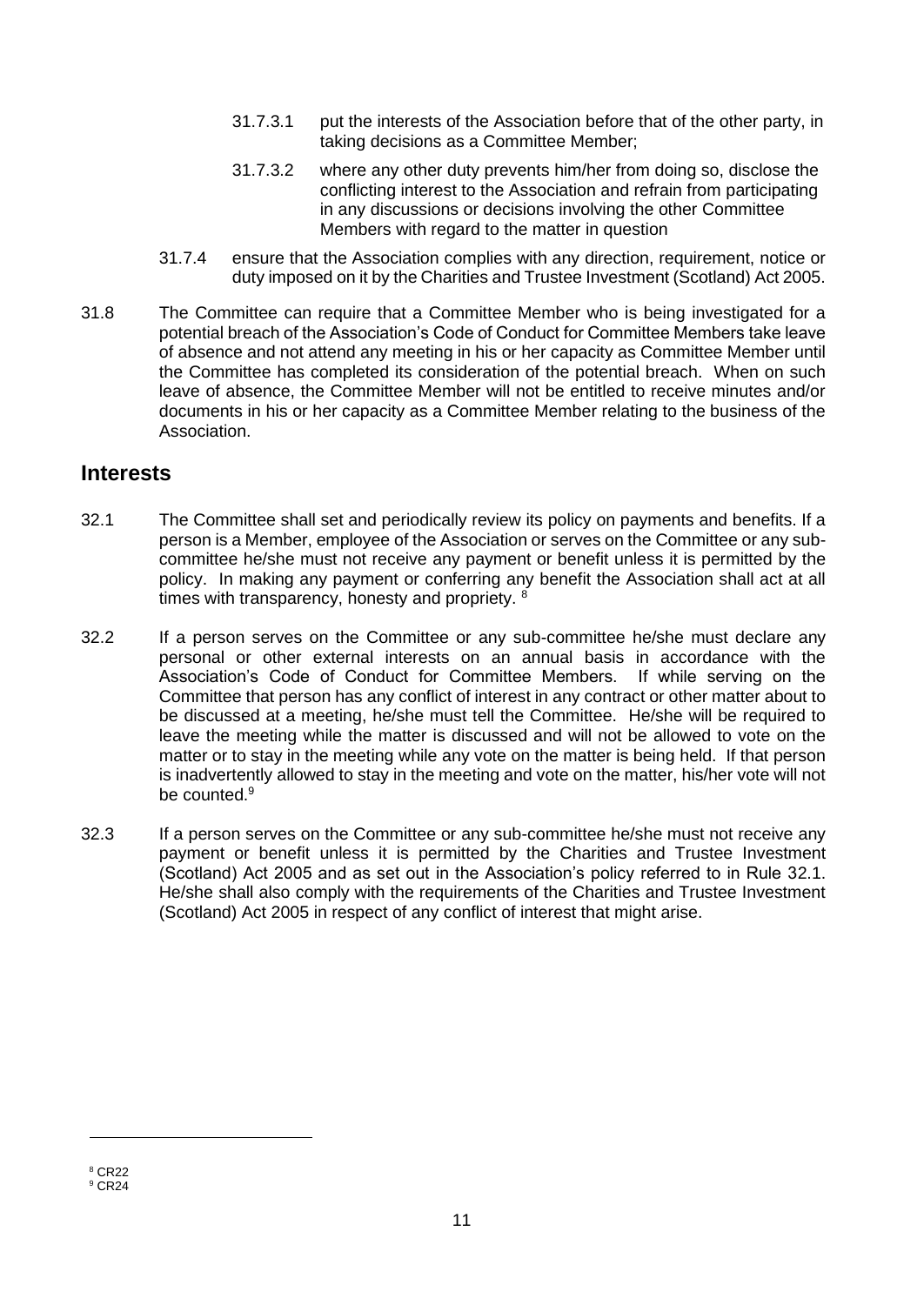#### **ELECTING COMMITTEE MEMBERS<sup>10</sup>**

- 33.1 At the end of the first annual general meeting after the total membership of the Association has risen to seven or more, all Committee Members must retire. From then on, at the end of every annual general meeting, one-third of the Committee Members or the nearest whole number thereto, must retire. Anybody appointed as a co-optee under Rule 36.1 or to fill a casual vacancy under Rule 35 and who retires for that reason, shall not count towards the one third provision. The retiring Committee Members should be selected in accordance with Rule 33.2.<sup>11</sup>
- 33.2 In the absence of Committee Members standing down voluntarily, the retiring Committee Members should be those who have served the longest on the Committee since the date of their last election. If two or more Committee Members have served equally long and cannot agree who should retire, they must draw lots.
- 33.3 Committee Members must also retire if they have been co-opted onto the Committee under Rule 36.1 or have filled casual vacancies under Rule 35.
- 33.4 If a Committee Member retires from the Committee in terms of Rule 33 on the date of the next annual general meeting, that Committee Member can stand for re-election without being nominated.
- 34.1 If, at the annual general meeting the number of Members standing for election is less than or equal to the number of vacant places, the Chairperson will declare them elected without a vote. If there are more Members standing for election than there are vacant places, those present at the general meeting or those exercising a postal vote in accordance with Rule 23.6 will elect Members onto the Committee, in accordance with Rule 24.2. Each Member present or who has appointed a representative will have one vote for each place to be filled on the Committee. A Member must not give more than one vote to any one candidate.
- 34.2 The Association will post or send by fax or email intimation of the intended date of the annual general meeting and information on the nomination procedure to each Member at the address, fax number or email address given in the Register of Members of the Association not less than 28 days before the date of the meeting. Nominations for election to the Committee can be made only by Members, must be in writing and in the form specified by the Association and must give the full name, address and occupation of the Member being nominated. A Member cannot nominate himself/herself for election to the Committee. Nominations must be signed by and include a signed statement from the Member being nominated to show that they are eligible to join the Committee in accordance with Rules 31.3, 31.4 and 37, and that they are willing to be elected. Nomination forms can be obtained from the Association and must be completed fully and returned by hand or by post to the Association's registered office at least 21 days before the general meeting.
- 34.3 A nomination for election to the Committee can be rejected by a decision by not fewer than three quarters of the Committee Members on one or more of the following grounds:-

<sup>10</sup> CR13

<sup>11</sup> CR14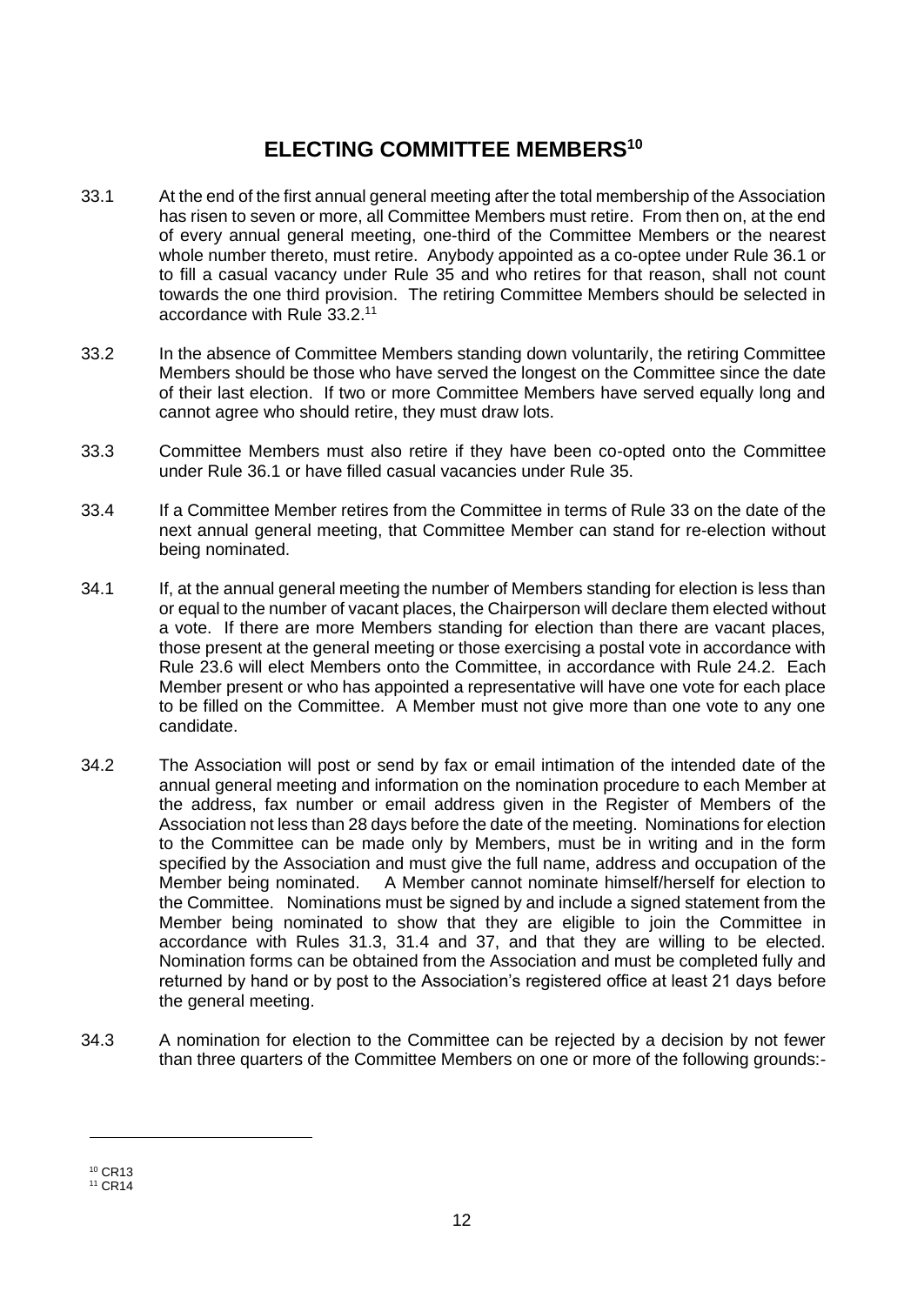- 34.3.1 where election to the Committee would be contrary to the Association's Rules or policies; or
- 34.3.2 where a conflict of interest may exist which, even allowing for the disclosure of such an interest may adversely affect the work of the Association; or
- 34.3.3 where there is clear evidence of relevant circumstances from which it is concluded that election to the Committee would not be in the best interests of the Association.
- 34.4 The rejection of a nomination for election to the Committee shall be notified to the Member concerned in writing at any time prior to the date of the relevant annual general meeting.
- 35 If an elected Committee Member leaves the Committee between the annual general meetings, this creates a casual vacancy and the Committee can appoint a Member to take their place on the Committee until the next annual general meeting.

#### **Co-optees<sup>12</sup>**

- 36.1 The Committee can co-opt to the Committee or to a sub-committee anyone it considers is suitable to become a Committee Member or member of a sub-committee. Co-optees do not need to be Members, but they can only serve as co-optees on the Committee or sub-committee until the next annual general meeting or until removed by the Committee. A person co-opted to the Committee can also serve on any sub- committees.
- 36.2 A person appointed as a co-optee shall undertake the role of Committee Member or member of a sub-committee and accordingly will be subject to the duties and responsibilities of a Committee Member. Co-optees can take part in discussions at the Committee or any sub-committees and vote at Committee and sub-committee meetings on all matters except those which directly affect the Rules, the membership of the Association or the election of the Association's Office Bearers. Co-optees may not stand for election, nor be elected as one of the Office Bearers of the Committee.
- 36.3 Committee Members co-opted in this way must not make up more than one-third of the total number of the Committee or sub-committee members at any one time. The presence of co-optees at Committee Meetings will not be counted when establishing whether the minimum number of Committee Members are present to allow the meeting to take place as required by Rule 42 and the presence of co-optees will not count towards the quorum for sub-committee meetings.

#### **Eligibility for the Committee**

- 37.1 A person will not be eligible to be a Committee Member and cannot be appointed or elected as such if:-
	- 37.1.1 he/sheis an undischarged bankrupt, has granted a trust deed which has not been discharged or is in a current Debt Payment Plan under the Debt Arrangement Scheme; or
	- 37.1.2 he/she has been convicted of an offence involving dishonesty which is not spent by virtue of the Rehabilitation of Offenders Act 1974 or an offence under the Charities and Trustee Investment (Scotland) Act 2005; or

<sup>12</sup> CR25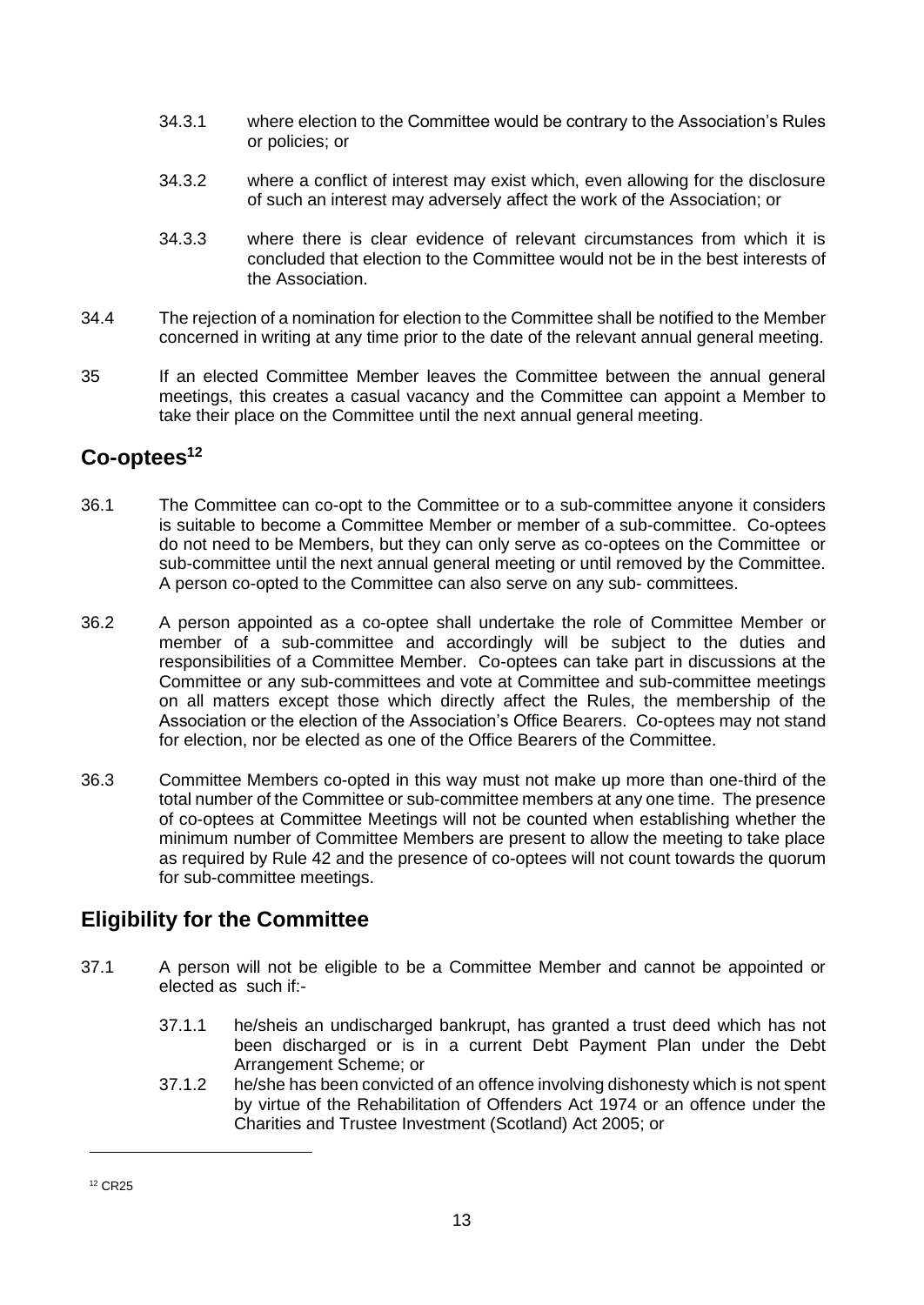- 37.1.3 he/she is a party to any legal proceedings in any Court of Law by or against the Association; or
- 37.1.4 he/she is or will be unable to attend the Committee Meetings for a period of 12 months; or
- 37.1.5 he/she has been removed from the Committee of another registered social landlord within the previous five years; or
- 37.1.6 he/she has resigned from the Committee in the previous five years in circumstances where the resignation was submitted after the date of his/her receipt of notice of a special committee meeting convened to consider a resolution for his/her removal from the Committee in terms of Rule 38.5; or
- 37.1.7 he/she has been removed from the Committee in terms of Rules 38.4 or 38.5 within the previous five years; or
- 37.1.8 he/she has been removed, disqualified or suspended from a position of management or control of a charity under the provisions of the Law Reform (Miscellaneous Provisions) (Scotland) Act 1990 or the Charities and Trustee Investment (Scotland) Act 2005; or
- 37.1.9 he/she has been removed from the office of charity trustee or trustee for a charity by an order made by the Charity Commissioners for England and Wales or by Her Majesty's High Court of Justice in England on the grounds of any misconduct in the administration of the charity for which he/she were responsible or to which he/she were privy, or which his/her conduct contributed to or facilitated; or
- 37.1.10 a disqualification order or disqualification undertaking has been made against that person under the Company Directors Disqualification Act 1986 or the Company Directors Disqualification (Northern Ireland) Order 2002 (which relate to the power of a Court to prevent someone from being a director, liquidator or administrator of a company or a receiver or manager of company property or being involved in the promotion, formation or management of a company); or
- 37.1.11 his/her nomination for election to the Committee has been rejected in accordance with Rule 34.3 during the period between the return of the completed nomination form and the commencement of the relevant Annual General Meeting.
- 37.2 A person cannot be re-elected as a Committee Member if the Committee is not satisfied under Rule 38.6 of the individual's continued effectiveness as a Committee Member. In these circumstances the Committee must not allow the individual to stand for re-election
- 38 A Committee Member will cease to be a Committee Member if:<sup>13</sup>
	- 38.1 he/she resigns his/her position as a Committee Member in writing; or 38.2 he/she ceases to be a Member unless he/she is a co-optee in term
	- he/she ceases to be a Member unless he/she is a co-optee in terms of Rule 36.1 or an appointee of The Scottish Housing Regulator; or
	- 38.3 he/she misses four Management Committee meetings in a row without special leave of absence previously being granted by the Committee either at his/her request or by exercise of the Committee's discretion; or
	- 38.4 the majority of Members voting at a general meeting decide this. (The Members at the meeting may then elect someone to take his/her place. If a replacement is not elected at the meeting, the Committee may appoint a Committee Member in terms of Rule 35); or.

<sup>13</sup> CR13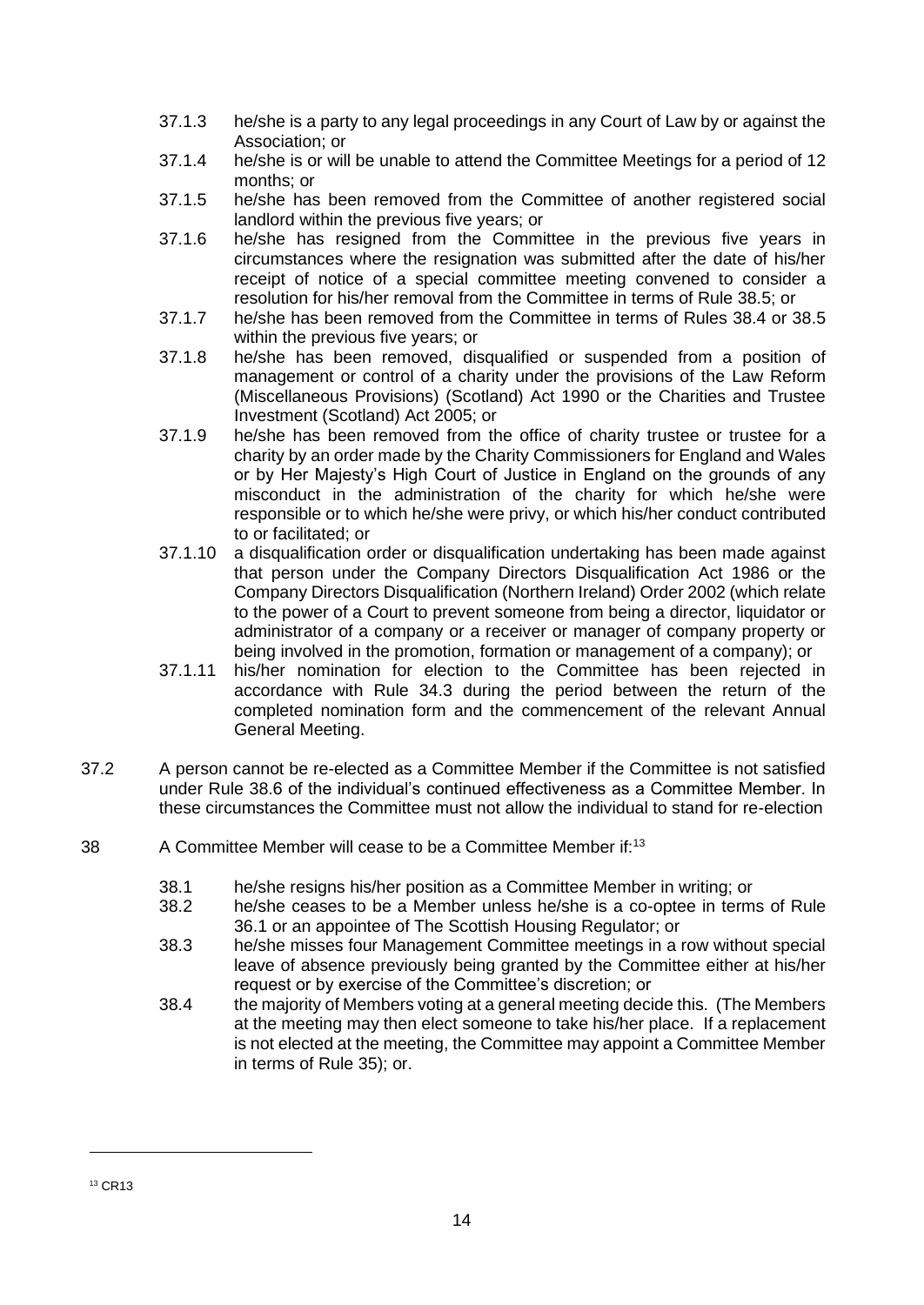- 38.5 the majority of those remaining Committee Members present and voting at a special meeting of the Committee convened for the purpose decide to remove him/her as a Committee Member. The resolution to remove him/her as a Committee Member must relate to one of the following issues:
	- 38.5.1 failure to perform to the published standards laid down by the Scottish Federation of Housing Associations and/or The Scottish Housing Regulator adopted and operated by the Association;
	- 38.5.2 failure to sign or failure to comply with the Association's Code of Conduct for Committee Members;<sup>14</sup> or
	- 38.5.3 a breach of the Association's Rules, standing orders or other policy requirements:
- 38.6 he/she becomes ineligible as a Committee Member in terms of Rules 31.3, 31.4 and 37; or
- 38.7 he/she is a co-optee or was appointed to fill a casual vacancy and whose period of office is ended in accordance with Rules 33.1 or 36.1; or
- 38.8 he/she is a Committee Member retiring in accordance with Rule 33.1.

#### **POWERS OF THE COMMITTEE OF MANAGEMENT**

- 39 The Committee is responsible for directing the affairs of the Association and its business and may do anything lawful which is necessary or expedient to achieve the objects of the Association. The Committee is not permitted to exercise any powers which are reserved to the Association in general meetings either by these Rules or by statute. The Committee is responsible for the leadership, strategic direction and control of the Association with the aim of achieving good outcomes for its tenants and other service users in accordance with Regulatory Standards and Guidance issued by The Scottish Housing Regulator from time to time. The Committee is responsible for ensuring that the Association can demonstrate its governance and financial arrangements are such as to allow The Scottish Housing Regulator to regulate effectively and exercise its full regulatory powers.
- 40 The Committee acts in the name of the Association in everything it does. A third party acting in good faith and without prior notice does not need to check if the powers of the Committee have been restricted, unless they are already aware that such a restriction may exist.
- 41 Amongst its most important powers, the Committee can:-
	- 41.1 buy, sell, build upon, lease or exchange any land and accept responsibility for any related contracts and expenses.
	- 41.2 agree the terms of engagement and remuneration of anyone employed in connection with the business of the Association and act as employer for anyone employed by the Association.
	- 41.3 grant heritable securities over land owned by the Association and floating charges over all or any part of property and assets both present and in future owned by the Association. This includes accepting responsibility for any related expenses.
	- 41.4 decide, monitor and vary the terms and conditions under which property owned by the Association is to be let, managed, used or disposed of.
	- 41.5 appoint and remove solicitors, surveyors, consultants, managing agents and employees, as required by the Association's business.

<sup>14</sup> CR18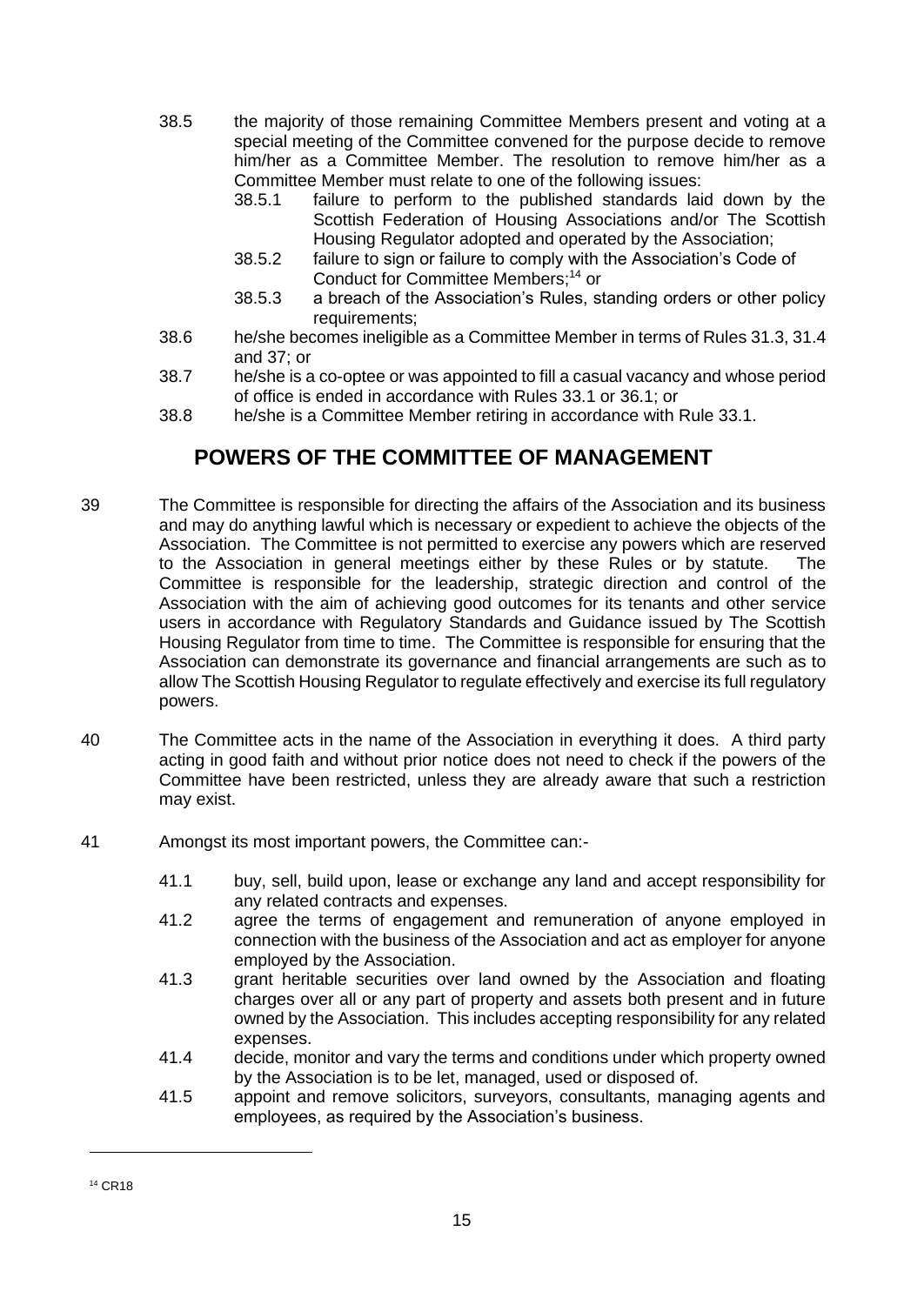- 41.6 refund any necessary expenses as are wholly necessary incurred by Committee Members and sub-committee members in connection with their duties.
- 41.7 compromise, settle, conduct, enforce or resist either in a Court of Law or by arbitration any suit, debt, liability or claim by or against the Association.
- 41.8 accept donations in support of the activities of the Association.<sup>15</sup>

#### **COMMITTEE PROCEDURE<sup>16</sup>**

- 42 It is up to the Committee to decide when and where to hold its ordinary meetings, but it must meet at least six times a year. There must be at least four Committee Members present for the meeting to take place.
- 43 The Committee will continue to act while it has vacancies for Members. However, if at any time the number of Committee Members falls below seven, the Committee can continue to act only for another two months. If at the end of that period the Committee has not found new Members to bring the number of Committee Members up to seven, the only power it will have is to act to bring the number of Committee Members up to seven.<sup>17</sup>
- 44 Committee Members must be sent written notice of Committee meetings posted, or delivered, by hand or sent by fax or email to the last such address for such communications given to the Secretary at least seven days before the date of the meeting. The accidental failure to give notice to a Committee Member or the failure of the Committee Member to receive such notice shall not invalidate the proceeding of the relevant meeting.
- 45 Meetings of the Committee can take place in any manner which permits those attending to hear and comment on the proceedings.
- 46 All speakers must direct their words to the Chairperson. All Committee Members must remain quiet and maintain order while this is happening. The Chairperson will decide who can speak and for how long.
- 47 If any point arises which is not covered in these Rules, the Chairperson will give his/her ruling which will be final.
- 48 All acts done in good faith as a result of a Committee Meeting or sub-committee meeting will be valid even if it is discovered afterwards that a Committee Member was not entitled to be on the Committee.
- 49 A written resolution signed by not fewer than three quarters of the Committee Members or three quarters of the members of a sub-committee will be as valid as if it had been passed at a Committee Meeting or sub-committee meeting duly called and constituted.

#### **Special Committee Meetings**

<sup>15</sup> CR16

<sup>16</sup> CR20 <sup>17</sup> CR21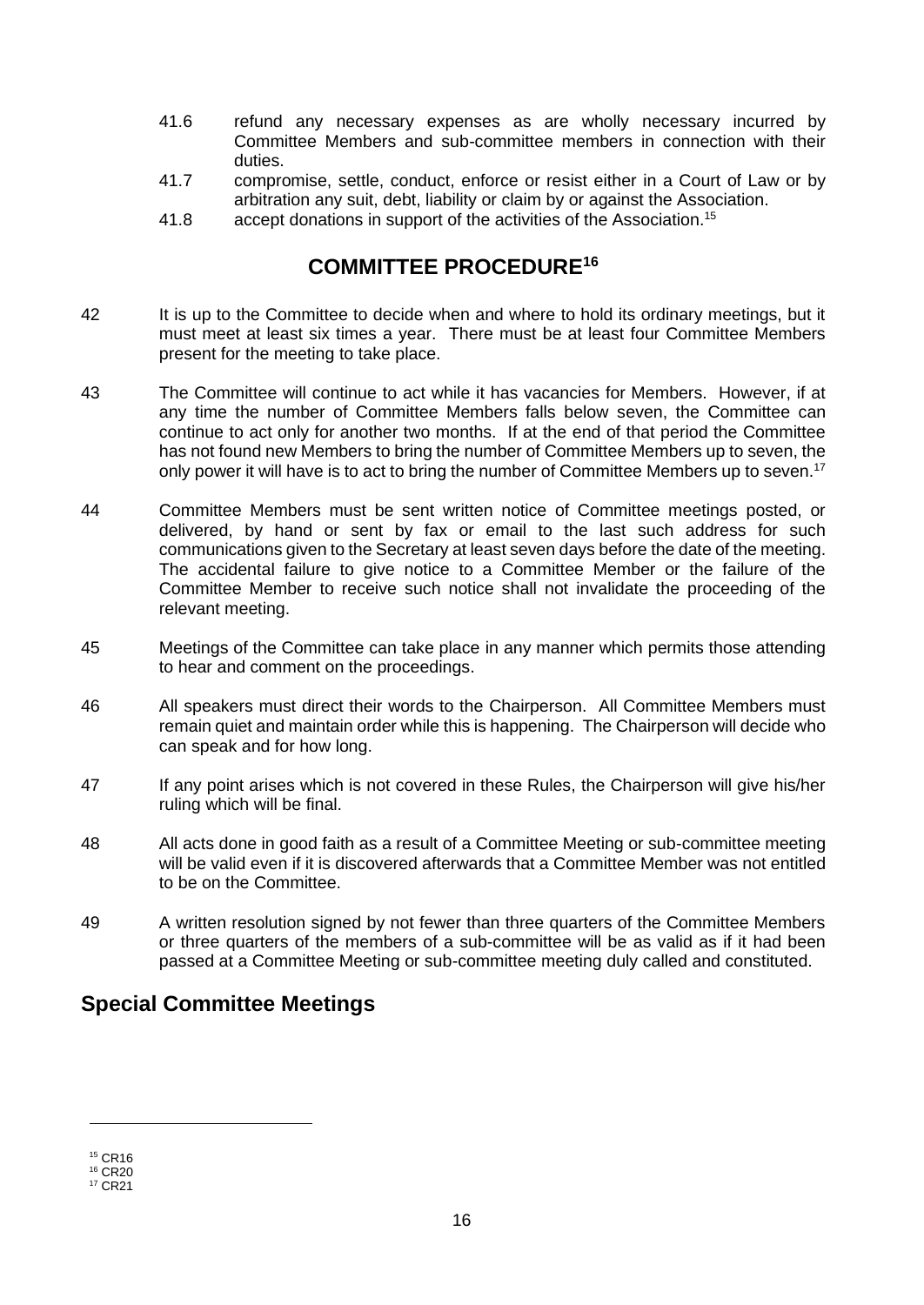- 50.1 The Chairperson or two Committee Members can request a special meeting of the Committee by writing to the Secretary with details of the business to be discussed. The Secretary will send a copy of the request to all Committee Members within three working days of receiving it. The meeting will take place at a place mutually convenient for the majority of Committee Members, normally the usual place where Committee Meetings are held, between 10 and 14 days after the Secretary receives the request.
- 50.2 No other business may be discussed at the meeting other than the business for which the meeting has been called.
- 50.3 If the Secretary does not call the special meeting as set out above, the Chairperson or the Committee Members who request the meeting can call the meeting. In this case, they must write to all Committee Members at least seven days before the date of the meeting.
- 51 If a Committee Member does not receive notice of the meeting, this will not prevent the meeting going ahead.

#### **Sub-committees**

- 52.1 The Committee can delegate its powers to sub-committees or to staff or to Office Bearers. The Committee will establish the terms of reference for such delegation, which will be set down in writing and communicated to the recipient of the delegated powers. Such delegation will be set out down in writing in standing orders, schemes of delegated authority or other appropriate documentation. In the case of a sub-committee such delegation shall include the purposes of the sub-committee, its composition and quorum for meetings. A minimum number of members for a sub-committee shall be three. There must be at least three of the members of a sub-committee present for the meeting to take place. The Committee shall be responsible for the on-going monitoring and evaluation of the use of delegated powers.<sup>18</sup>
- 52.2 The meetings and procedures of sub-committees or otherwise must comply with the relevant terms of reference.
- 52.3 Any decision made by sub-committee must be reported to the next Committee Meeting.
- 52.4 The Committee can establish and delegate powers to sub committees, designated as Area Committees, to take decisions relating to the management and maintenance of properties within a particular geographical area. The Committee will determine the membership and delegated responsibility of an Area Committee in its terms of reference. An Area Committee shall exercise such delegated powers notwithstanding the provisions of Rules 36.1 and 36.3 which provisions shall not apply to Area Committees.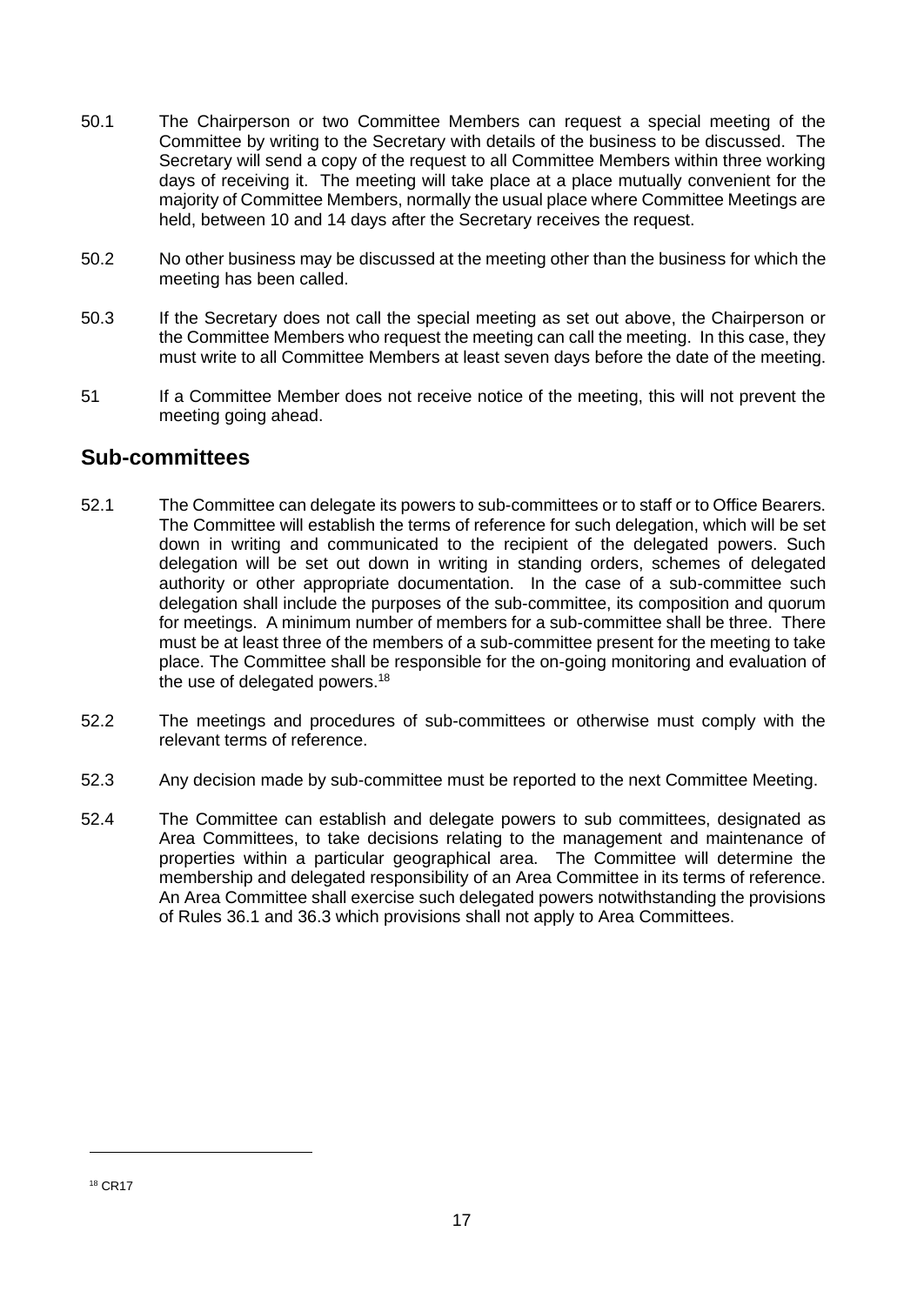#### **THE SECRETARY AND OFFICE BEARERS<sup>19</sup>**

- 53.1 The Association must have a Secretary, a Chairperson and any other Office Bearers the Committee considers necessary. The Office Bearers, except for the Secretary, must be elected Committee Members or Committee Members appointed to fill casual vacancies in accordance with Rule 35 but cannot be co-optees. An employee may hold the office of Secretary although not be a Committee Member. The Committee will appoint these Office Bearers. If the Secretary cannot carry out his/her duties, the Committee, or in an emergency the Chairperson, can ask another Office Bearer or employee to carry out the Secretary's duties until the Secretary returns.
- 53.2 The Secretary and the other Office Bearers will be controlled, supervised and instructed by the Committee.
- 53.3 The Secretary's duties include the following (these duties can be delegated to an appropriate employee with the Secretary assuming responsibility for ensuring that they are carried out in an effective manner):
	- 53.3.1 calling and going to all meetings of the Association and all the Committee Meetings;
	- 53.3.2 keeping the minutes for all meetings of the Association and Committee;
	- 53.3.3 sending out letters, notices calling meetings and relevant documents to Members before a meeting;
	- 53.3.4 preparing and sending all the necessary reports to the Financial Conduct Authority and The Scottish Housing Regulator;
	- 53.3.5 ensuring compliance with these Rules;
	- 53.3.6 keeping the Register of Members and other registers required under these Rules; and
	- 53.3.7 supervision of the Association's seal.
- 53.4 The Secretary must produce or give up all the Association's books, registers, documents and property whenever requested by a resolution of the Committee, or of a general meeting.
- 53.5 At its first meeting after registration of the Association, the Committee will elect the Chairperson of the Association, the Secretary and any other Office Bearers the Committee considers necessary. Thereafter a Chairperson and other Office Bearers will be appointed on an annual basis at the next scheduled Committee Meeting held after each annual general meeting.<sup>20</sup>

#### **Role of the Chair**

54.1 The Chairperson is responsible for the leadership of the Committee and ensuring its effectiveness in all aspects of the Committee's role and to ensure that the Committee properly discharges its responsibilities as required by law, the Rules and the standing orders of the Association. The Chairperson will be delegated such powers as is required to allow the Chairperson to properly discharge the responsibilities of the office. Among the responsibilities of the Chairperson are that:-

<sup>19</sup> CR17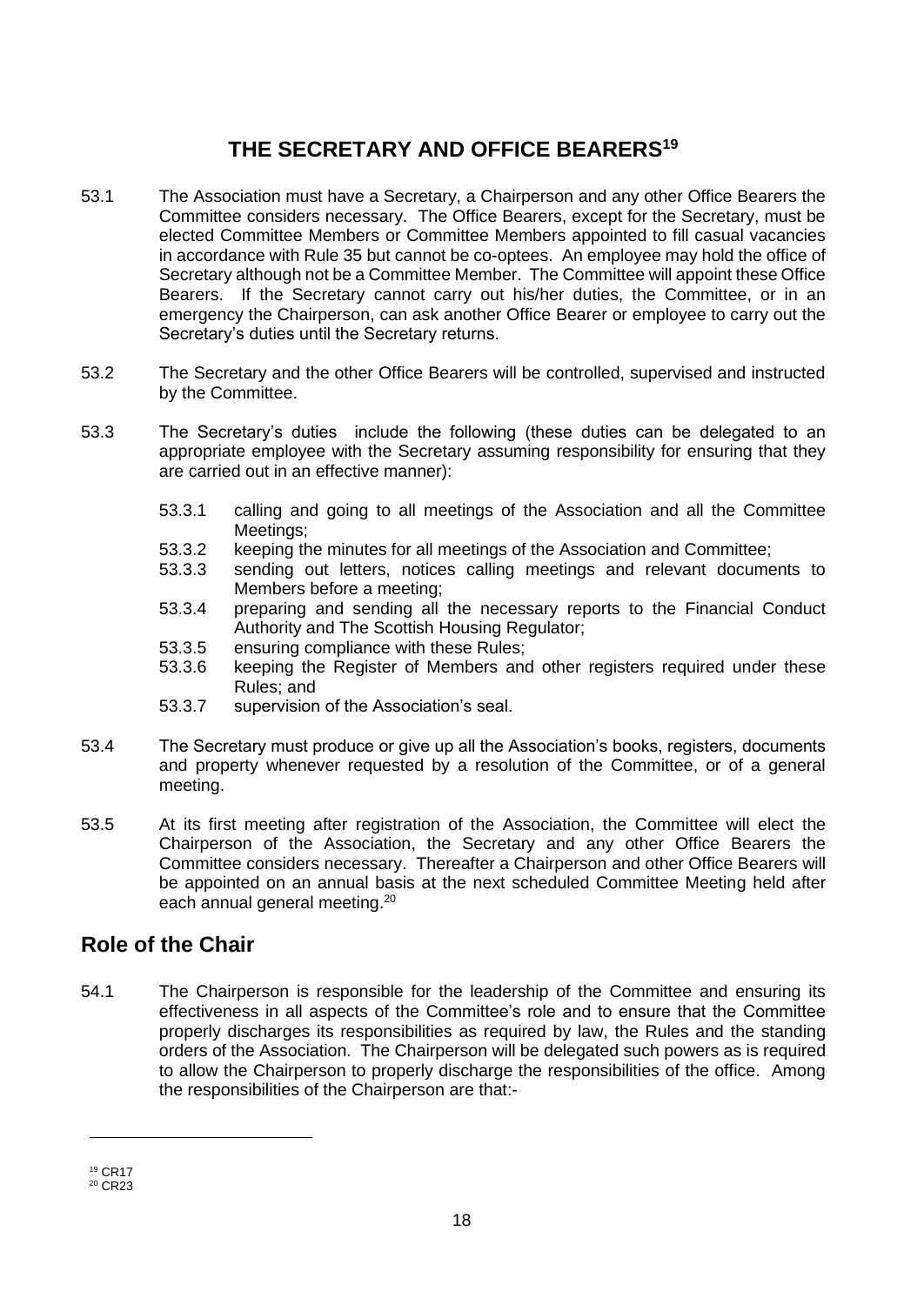- 54.1.1 the Committee works effectively with the senior staff;
- 54.1.2 an overview of business of the Association is maintained;
- 54.1.3 the Agenda for each meeting is set;
- 54.1.4 meetings are conducted effectively;
- 54.1.5 minutes are approved and decisions and actions arising from meetings are implemented;
- 54.1.6 the standing orders, code of conduct for Committee Members and other relevant policies and procedures affecting the governance of the Association are complied with;
- 54.1.7 where necessary, decisions are made under delegated authority for the effective operation of the Association between meetings;
- 54.1.8 the Committee monitors the use of delegated powers;
- 54.1.9 the Committee receives professional advice when it is needed;
- 54.1.10 the Association is represented at external events appropriately;
- 54.1.11 appraisal of the performance of Committee Members is undertaken, and that the senior staff officer's appraisal is carried out in accordance with the agreed policies and procedures of the Association; and
- 54.1.12 the training requirements of Committee Members, and the recruitment and induction of new Committee Members is undertaken.
- 54.2 The Chairperson must be elected from the Committee Members (excluding co-optees) and must be prepared to act as Chairperson until the end of the next annual general meeting (unless s/he resigns the post). The Chairperson can only be required to resign if a majority of the remaining Committee Members present at a special meeting agree to this.
- 54.3 If the Chairperson is not present at a Committee meeting or is not willing to act, the Committee Members present will elect another Committee Member to be Chairperson for the Committee Meeting. If the Chairperson arrives at the meeting late, s/he will take over as Chairperson of the Committee meeting as soon as the current agenda item is concluded.
- 54.4 If the votes of the Committee Members are divided equally for and against an issue, the Chairperson will have a second and deciding vote.
- 54.5 The Chairperson can resign his/her office in writing to the Secretary and must resign if s/he leaves the Committee or is prevented from standing for, or being elected to the Committee under Rules 31.3, 31.4 or 37. The Committee will then elect another Committee Member as Chairperson.
- 54.6 The Chairperson can be re-elected but must not hold office continuously for more than five years.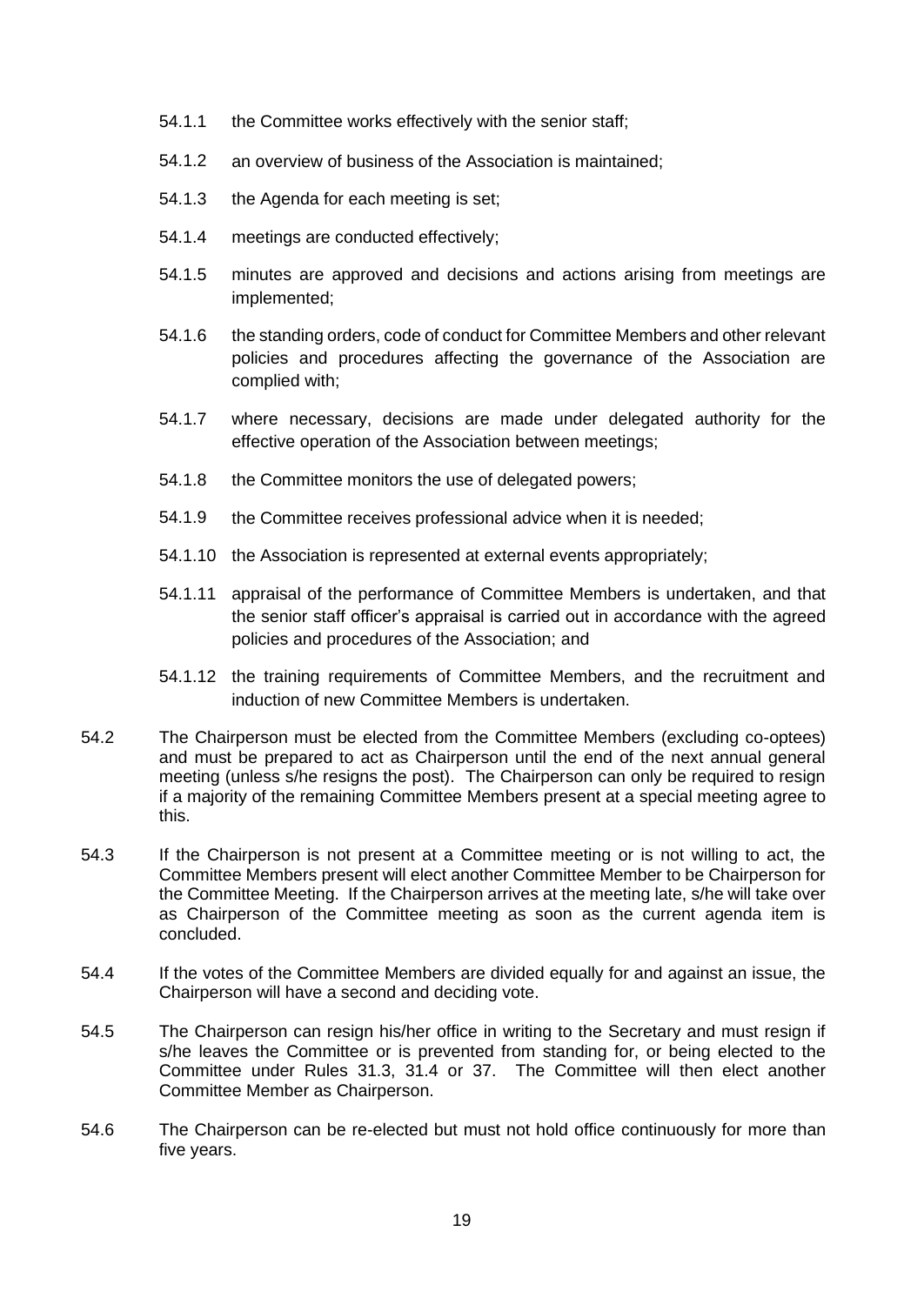#### **FINANCIAL GUARANTEES FOR OFFICERS**

- 55.1 The Committee shall take out fidelity guarantee insurance to cover all Office Bearers and employees who receive or are responsible for the Association's money, or, these office bearers and employees must be covered by a bond as set out in Schedule 1 of the Cooperative and Community Benefit Societies Act 2014, or a guarantee under which they promise to account for and repay money due to the Association accurately.
- 55.2 The Committee shall have the power to purchase and maintain indemnity insurance for, or for the benefit of, persons who are, or were at any time, Committee Members, officers or employees of the Association. A Committee Member may form part of a quorum and vote at a meeting where such insurance is under consideration notwithstanding the terms of Rules 32.1 and 32.2.
- 56 Office Bearers and employees will not be responsible for the Association's loss while they are carrying out their duties unless there has been gross negligence or dishonesty. If an Office Bearer or employee is dishonest, the Association will try to recover any loss that it has suffered and may alert the police or other relevant authority.

#### **THE COMMITTEE'S MINUTES, SEAL, REGISTERS AND BOOKS**

#### **Minutes**

57 Minutes of every general meeting, Committee Meeting and sub-committee meeting must be kept. Those minutes must be presented at the next appropriate meeting and if accepted as a true record, signed by the Chairperson of the meeting at which they are presented. All minutes signed by the Chairperson of the meeting shall be conclusive evidence that the minutes are a true record of the proceedings at the relevant meeting.

#### **Execution of Documents and Seal**

58 The Association shall execute deeds and documents in accordance with the provisions of the Requirements of Writing (Scotland) Act 1995 and record the execution in the register. The use of a common seal is not required. The Association may have a seal which the Secretary must keep in a secure place unless the Committee decides that someone else should look after it. The seal must only be used if the Committee decides this. When the seal is used, the deed or document must be signed by the Secretary or a Member of the Committee or another person duly authorised to subscribe the deed or document on the Association's behalf and recorded in the register.

#### **Registers**

- 59 The Association must keep at its registered office a Register containing:
	- 59.1 the names and addresses of the Members and where provided for the purposes of electronic communication, fax numbers and e-mail addresses;
	- 59.2 a statement of the share held by each Member and the amount each Member paid for it;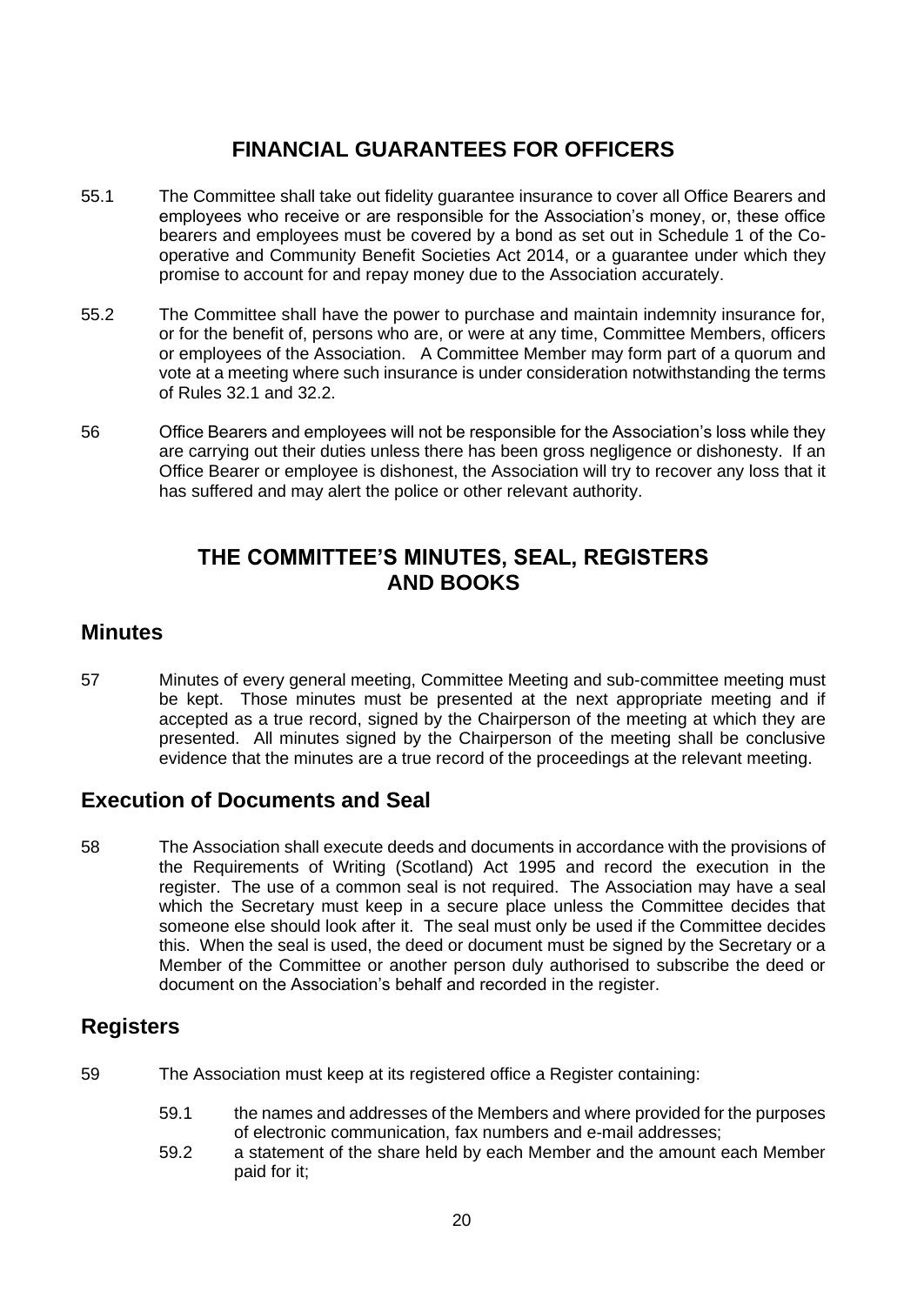- 59.3 the date each person was entered in the Register as a Member and the date at which any person ceased to be a Member of the Association;
- 59.4 a statement of other property in the Association, whether in loans or loan stock held by each Member;
- 59.5 the names and addresses of the Office Bearers of the Association, their positions and the dates they took and left office; and
- 59.6 the names and addresses of prospective tenants and the date on which each person was accepted in the register of prospective tenants and the date at which any person withdrew their interest in becoming a tenant, or the date at which any person became a tenant.
- 60.1 The Association must also keep at its registered office:
	- 60.1.1 a second copy of the Register showing the same details as above but not the statements of shares and property. This second register must be used to confirm the information recorded in the main Register;
	- 60.1.2 a register of loans and to whom they are made; and
	- 60.1.3 a register showing details of all loans and charges on the Association's land.
- 60.2 The inclusion or omission of the name of any person from the original Register of Members shall, in the absence of evidence to the contrary, be conclusive that the person is or is not a Member of the Association.

#### **Registered Name**

61 The registered name of the Association must be clearly shown on the outside of every office or place where the Association's business is carried out. The name must also be engraved clearly on the Association's seal and printed on all its business letters, notices, adverts, official publications, website and legal and financial documents.

#### **Documentation**

- 62 The Association's books of account, registers, securities and other documents must be kept at the registered office or any other place the Committee decides is secure.
- 63 At the last Committee Meeting before the annual general meeting, the Secretary must confirm in writing to the Committee that Rules 57 to 62 have been followed or, if they have not been followed, the reasons for this. The Secretary's confirmation or report must be recorded in the minutes of the Committee Meeting.

#### **ACCOUNTS<sup>21</sup>**

64 The Association must keep proper books of accounts to cover its income, expenditure transactions and its assets, liabilities and reserves in line with Part 7 of the Co-operative and Community Benefit Societies Act 2014. It must also set up and maintain a suitable system for controlling its books of accounts, its cash and its receipts and invoices.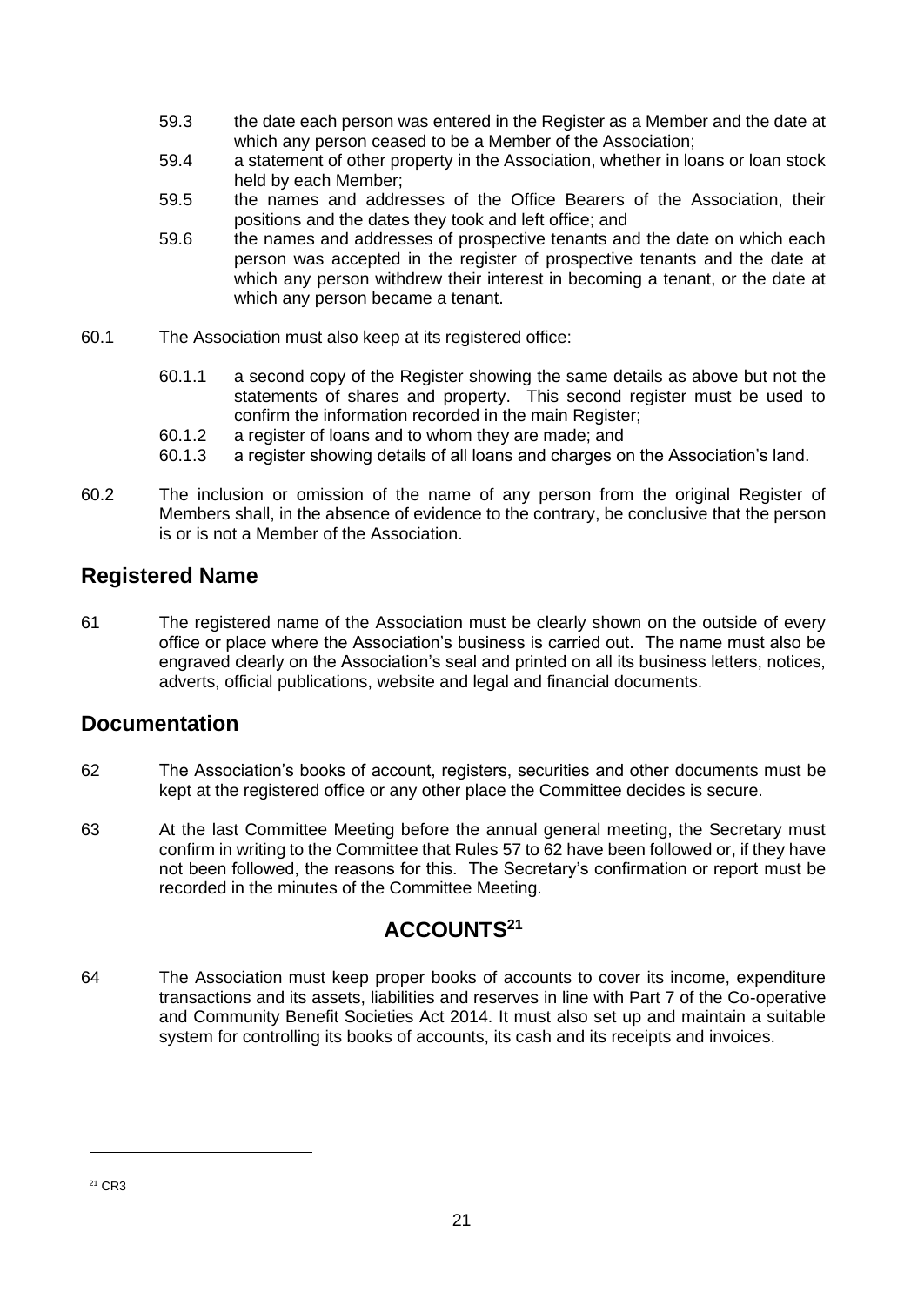- 65 The Committee must send the Association's accounts and balance sheet to the Association's auditor. The auditor must then report to the Association on the accounts it has examined. In doing this, the auditor must follow the conditions set out in Part 7 of the Co-operative and Community Benefit Societies Act 2014 and Part 6 of the Housing (Scotland) Act 2010.
- 66 The Association must provide The Scottish Housing Regulator and the Financial Conduct Authority with a copy of its accounts and the auditor's report within six months of the end of the period to which they relate.

#### **THE AUDITOR<sup>22</sup>**

- 67.1 Each year the Association must appoint, at a general meeting of the Association, a qualified auditor to audit the Association's accounts and balance sheet. In this Rule "qualified auditor" means someone who is a qualified auditor under Section 91 of the Cooperative and Community Benefit Societies Act 2014.
- 67.2 None of the following can act as auditor to the Association:-
	- 67.2.1 a Committee Member or employee of the Association;
	- 67.2.2 a person who is a partner of, or an employee or employer of a Committee Member or employee of the Association.
- 68 The Association must appoint an auditor within three months of being registered by the Financial Conduct Authority. The Committee will appoint the auditor unless there is a meeting of the Association within that time. The Committee may appoint an auditor to fill in a casual vacancy occurring between general meetings of the Association. The Committee shall take such steps as it considers necessary to ensure the continuing independence of the Association's auditor including the periodic review of the need for audit rotation. The Association must send a copy of its accounts and the auditor's report to The Scottish Housing Regulator within six months of the end of the period to which they relate.
- 69.1 An auditor appointed to act for the Association one year will be re-appointed for the following year unless:-
	- 69.1.1 a decision has been made at a general meeting to appoint someone else or specifically not to appoint them again; or
	- 69.1.2 they have given the Association notice in writing that they do not want to be reappointed; or
	- 69.1.3 they are not a qualified Auditor or are excluded under Rule 67.2; or
	- 69.1.4 they are no longer capable of acting as Auditor to the Association; or
	- 69.1.5 notice to appoint another Auditor has been given.
- 69.2 To prevent an auditor being re-appointed or to appoint another person as auditor, not less than 28 days' notice must be given to the Association that the matter requires to be discussed at the next meeting of the Association.

<sup>22</sup> CR3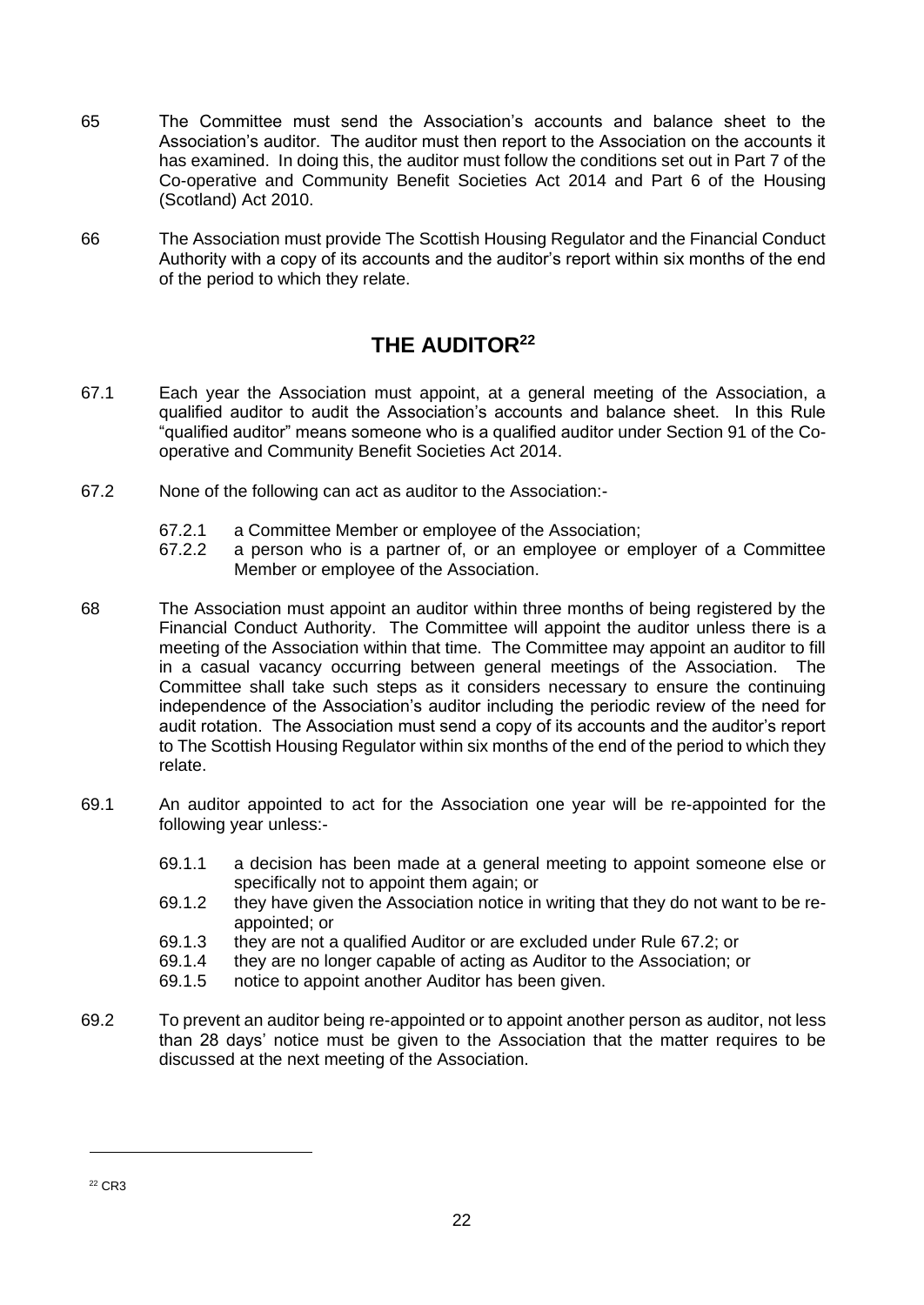- 69.3 The Association shall give notice to the auditor who is to be asked to step down that the matter will be discussed at the next meeting of the Association. If possible the Association will also give proper notice of this matter to the Members but if this is not possible, the Association can give notice by advertising in the local newspaper at least 14 days before the meeting.
- 69.4 The retiring Auditor may make representations to the Association or give notice that he/she intends to make representations at the meeting and the Association must tell the Members of any representations made by the Auditor under Section 95 of the Cooperative and Community Benefit Societies Act 2014.

#### **ANNUAL RETURNS AND BALANCE SHEET**

- 70.1 Every year, within the time allowed by the law, the Secretary shall send to the Financial Conduct Authority the annual return in the form required by the Financial Conduct Authority.
- 70.2 The Secretary must also send:
	- 70.2.1 a copy of the auditor's report on the Association's accounts for the period covered by the return; and
	- 70.2.2 a copy of each balance sheet made during that period and of the auditor's report on that balance sheet.
- 71 If requested, the Association must provide a free copy of the latest annual return and auditor's reports to Members or people with a financial interest in the Association.
- 72 The Association must always keep a copy of the latest balance sheet and auditor's report publicly displayed at its registered office.
- 73 The Association must comply with the requests of The Scottish Housing Regulator for annual returns.

#### **SURPLUSES AND DONATIONS**

- 74.1 The Association must not distribute its surpluses to Members.
- 74.2 The Committee shall set and review periodically its policy for the donation of funds to charities. Such donations must further the objects of the Association and the Committee shall report to the Members on such donations.

#### **INVESTMENTS**

75 The Association's funds may be invested by the Committee in such manner as is permitted by its Investment Policy subject always to the requirement that the Association will comply with the Regulatory Framework and Regulatory Guidance issued by The Scottish Housing Regulator from time to time.<sup>23</sup>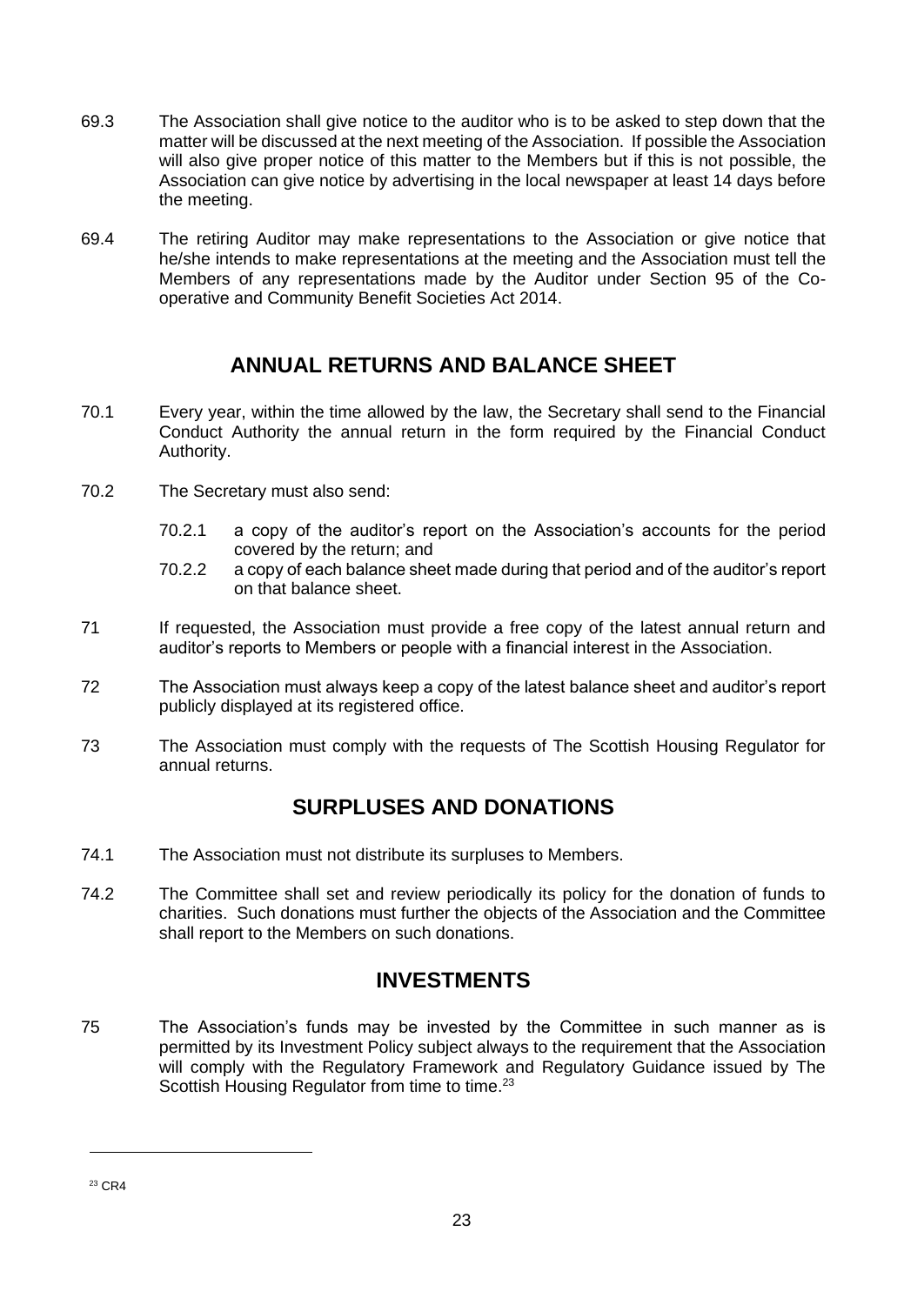#### **INSPECTING THE REGISTER**

76 Any Member or person having a financial interest in the Association can inspect their own account. They may also inspect the second copy of the Register of Members which shall be made available to them for inspection within 7 days of the request of a Member or eligible person. The books must be available for inspection at the place they are kept at all reasonable hours. The Committee may set conditions for inspecting the books.

#### **DISPUTES**

- 77 Every dispute between the Association or the Committee and:-
	- 77.1 a Member; or
	- 77.2 a person aggrieved who has ceased to be a Member within the previous six months; or
	- 77.3 a person claiming under the Rules of the Association

shall be dealt with in accordance with these Rules and any procedures determined by the Committee from time to time but without prejudice to all rights which any person may have to raise an action on the matter in any court with competent jurisdiction, including without prejudice the Sheriff Court in the Sheriffdom in which the Association's registered office is located. 24

#### **STATUTORY APPLICATIONS TO THE FINANCIAL CONDUCT AUTHORITY**

- 78 Any 10 Members of the Association who have been Members for at least the 12 previous months can apply to the Financial Conduct Authority to appoint an accountant or actuary to inspect and report on the Association's books on payment to the Financial Conduct Authority of the costs required.
- 78.1 One-tenth of Members can apply to the Financial Conduct Authority to:
	- 78.1.1 appoint an inspector to examine and report on the affairs of the Association; or 78.1.2 call a special general meeting of the Association.
- 79.2 If there are more than 1000 Members in the Association, only 100 Members need to apply to the Financial Conduct Authority in terms of Rule 79.1.

#### **COPIES OF RULES**

80 The Secretary shall, on demand, provide a copy of the Rules of the Association free of charge to any Member who has not previously been given a copy and, upon payment of such fee as the Association may require, not exceeding the amount specified by law, to any other person.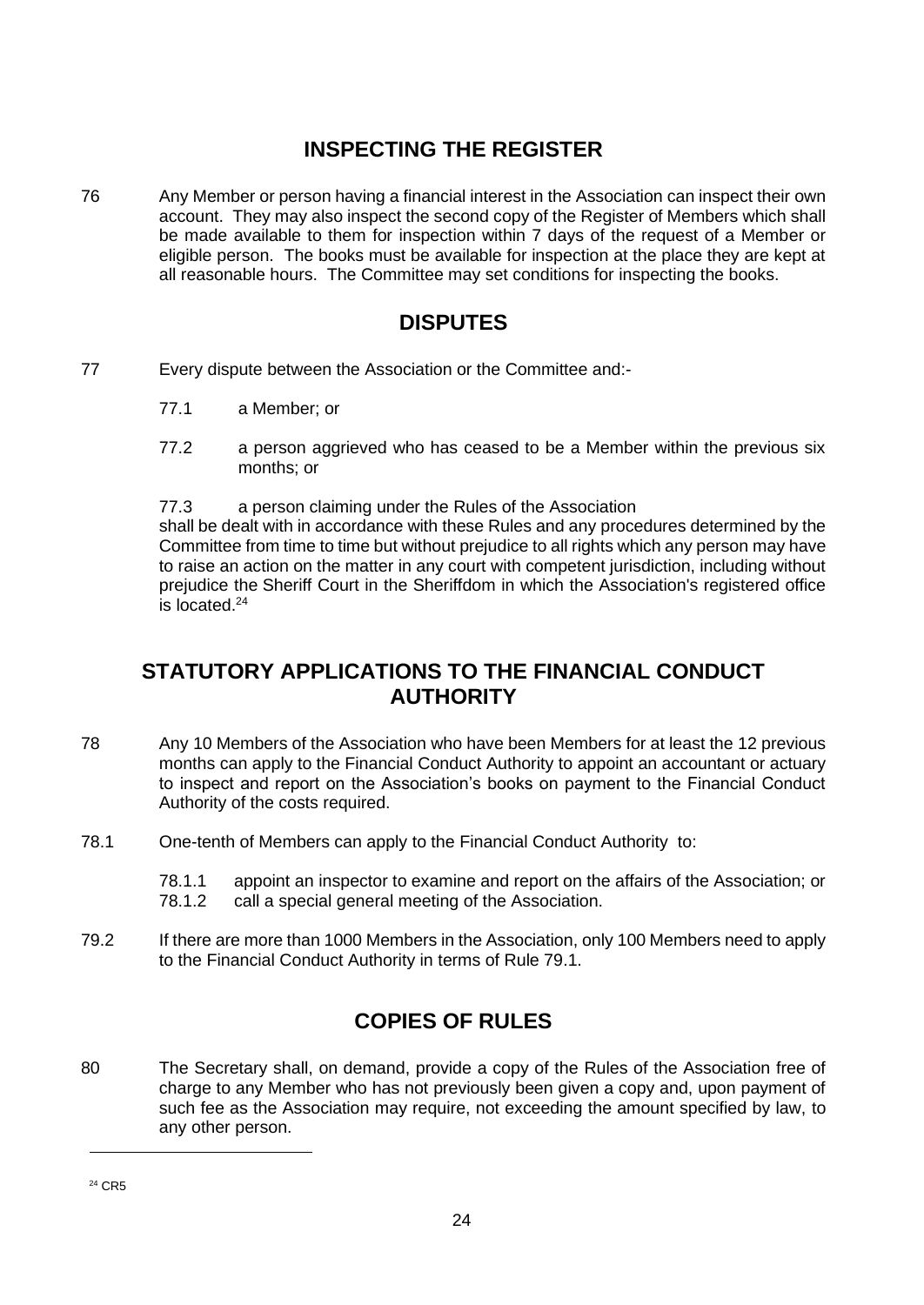#### **CLOSING DOWN THE ASSOCIATION**

- 81.1 The Association may be closed down in either of the following ways:
	- 81.1.1 by an order or resolution to wind up the Association as set out in the Insolvency Act 1986; or
	- 81.1.2 In accordance with Section 119 of the Co-operative and Community Benefit Societies Act 2014, by an instrument of dissolution to which not less than threefourths of the Members have given their consent testified by their signatures to the instrument.
- 81.2 The prior approval of the Office of the Scottish Charity Regulator is required before the Association can be dissolved. The Association must submit its application for approval to the Office of the Scottish Charity Regulator not less than 42 days before the date on which the Association intends to dissolve.
- 82 If any property remains after the Association has paid its debts, this property will be transferred to such other charitable registered social landlord as determined by The Scottish Housing Regulator.<sup>25</sup>

#### **CHANGING THE RULES**

- 83.1 Any of these Rules can be changed or deleted and new Rules can be introduced ifthreequarters of the votes at a special general meeting are in favour of the change(s).
- 83.2 Where an amendment of these Rules affects the purposes of the Association the prior approval of the Office of the Scottish Charity Regulator is required. The Association must submit its application for approval to the Office of the Scottish Charity Regulator not less than 42 days before the date on which the Association intends to amend its purposes. Any other amendment of these Rules requires to be notified to them within three months of the change having been made.
- 83.3 The Association must apply to the Financial Conduct Authority to register every rule change as set out in treasury regulations. Each Member must receive a copy of the change. No change is valid until it has been registered by the Financial Conduct Authority. The Association must notify The Scottish Housing Regulator within 28 days of the change or amendment being made.
- 83.4 The Association can change its name if:
	- 83.4.1 three-quarters of the votes at a special general meeting are in favour of the change; and
	- 83.4.2 the Financial Conduct Authority approves the change in writing.

<sup>25</sup> CR7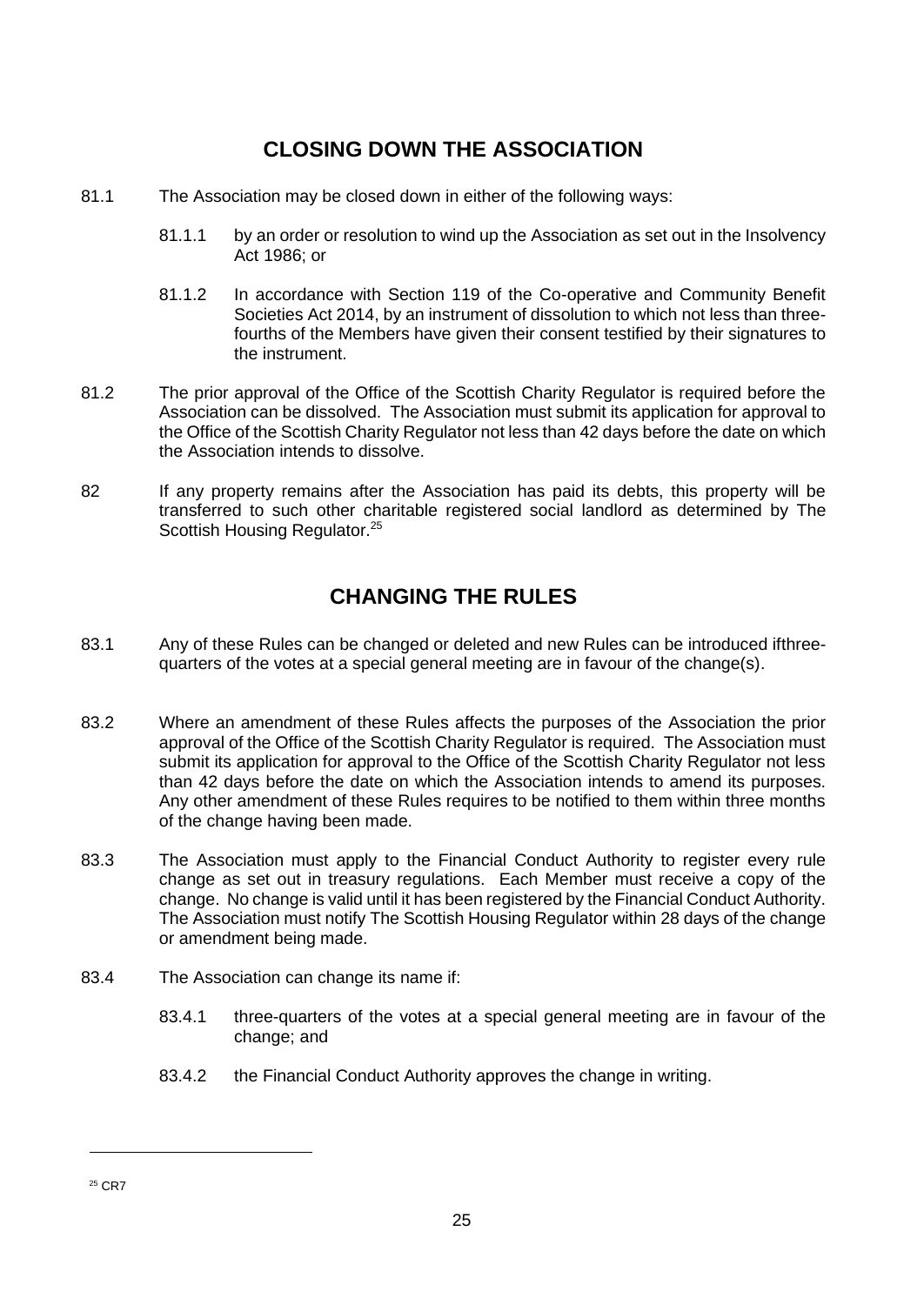- 83.4.3 the Office of the Scottish Charity Regulator has given its prior approval. The Association must submit its application for approval to the Office of the Scottish Charity Regulator not less than 42 days before the date on which the Association intends to change its name.
- 83.5 If the Association changes its name in terms of Rule 83.4 it must notify The Scottish Housing Regulator in writing within 28 days of the change being made.
- 83.6 The Association can change its registered or principal office but must:
	- 83.6.1 notify The Scottish Housing Regulator of the change in registered office within 28days of the change having been made; and the Financial Conduct Authority as soon as possible after the change in registered office has been made.
	- 83.6.2 notify the Office of the Scottish Charity Regulator within three months of the change having been made.

#### **INTERPRETING THESE RULES**

- 84.1 In these Rules, the following words and phrases have the meanings given below:
	- " 84.1.1 "Association" means the registered social landlord referred to in Rule 1 whose Rules these are.
	- 84.1.3 "Chairperson" means the Chairperson (or such other term that is used by the Association to denote the holder of this office) of the Association referred to in Rule 53.1.
	- 84.1.4 "Close Relative" means someone who is the spouse or civil partner of a person, or (being either of the same or different sex) who cohabits with that person, or is that person's parent, grandparent, child, stepchild, grandchild, brother or sister.
	- 84.1.5 "Committee" means the Committee of Management (or such other term that is used by the Association to denote the governing body of the Association) referred to in Rule 31.1.
	- 84.1.6 "Committee Meeting" means a meeting of the Committee.
	- 84.1.7 "Committee Member" means a member of the Committee.
	- 84.1.8 "Financial Conduct Authority" means the registering authority for societies registered under the Co-operative and Community Benefit Societies Act 2014 and the Credit Unions Act 1979 set up in terms of the Financial Services Act 2012 or its successor body.
	- 84.1.9 "Group" means the Association and any organisation which is its parent, its subsidiary or is a subsidiary of its parent.
	- 84.1.10 "Meeting" means a general meeting of the Association, whether special, general or annual referred to in Rules 17-20.
	- 84.1.11 "Member" means a member of the Association whose name is entered in the Register of Members.
	- 84.1.12 "Office Bearer" means the Chairperson, Secretary, and such other Officer Bearer appointed under Rule 53.1.
	- 84.1.13 "Office of the Scottish Charity Regulator" means the body set up under the Charities and Trustee Investment (Scotland) Act 2005 to regulate charities in Scotland.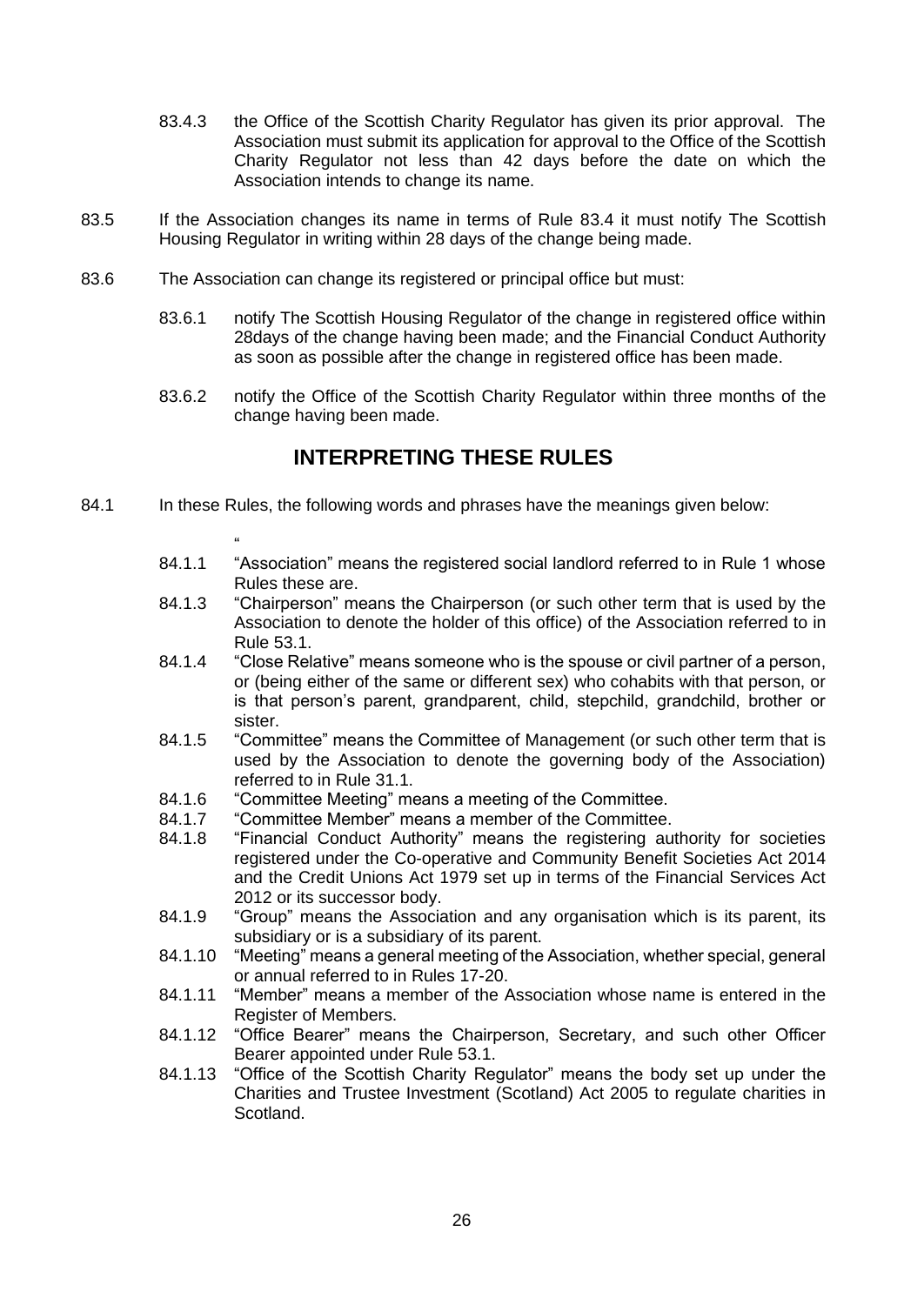- 84.1.14 "organisation" means a legal body which exists separately and distinctly from its members and includes companies, building societies, community benefit societies, local authorities and so on and also for the purposes of these Rules includes unincorporated organisations such as social clubs, branches of political parties or trade unions and other voluntary bodies.
- 84.1.15 "property" includes everything which can be passed on by inheritance (including loans, certificates, books and papers).
- 84.1.16 A reference to law or statute is a reference to that law or statute as re-enacted, amended or replaced.
- 84.1.17 "Register of Members" means the register of members referred to in Rule 59.
- 84.1.18 "Rules" means the registered Rules of the Association.
- 84.1.19 "Taxes Acts" means Part 11 of the Corporation Tax Act 2010 as read with Schedule 6 of the Finance Act 2010 and any statute or statutory provision which amends, extends, consolidates or replaces the same.
- 84.1.20 "The Scottish Housing Regulator" means The Scottish Housing Regulator as established pursuant to Section 1 of the Housing (Scotland) Act 2010.
- 84.1.21 "Secretary" means the Office Bearer appointed by the Committee to be the Secretary of the Association or anyone authorised by the Committee to stand in for the Secretary.
- 84.1.22 Words in the singular also include the plural. Words in the plural also include the singular.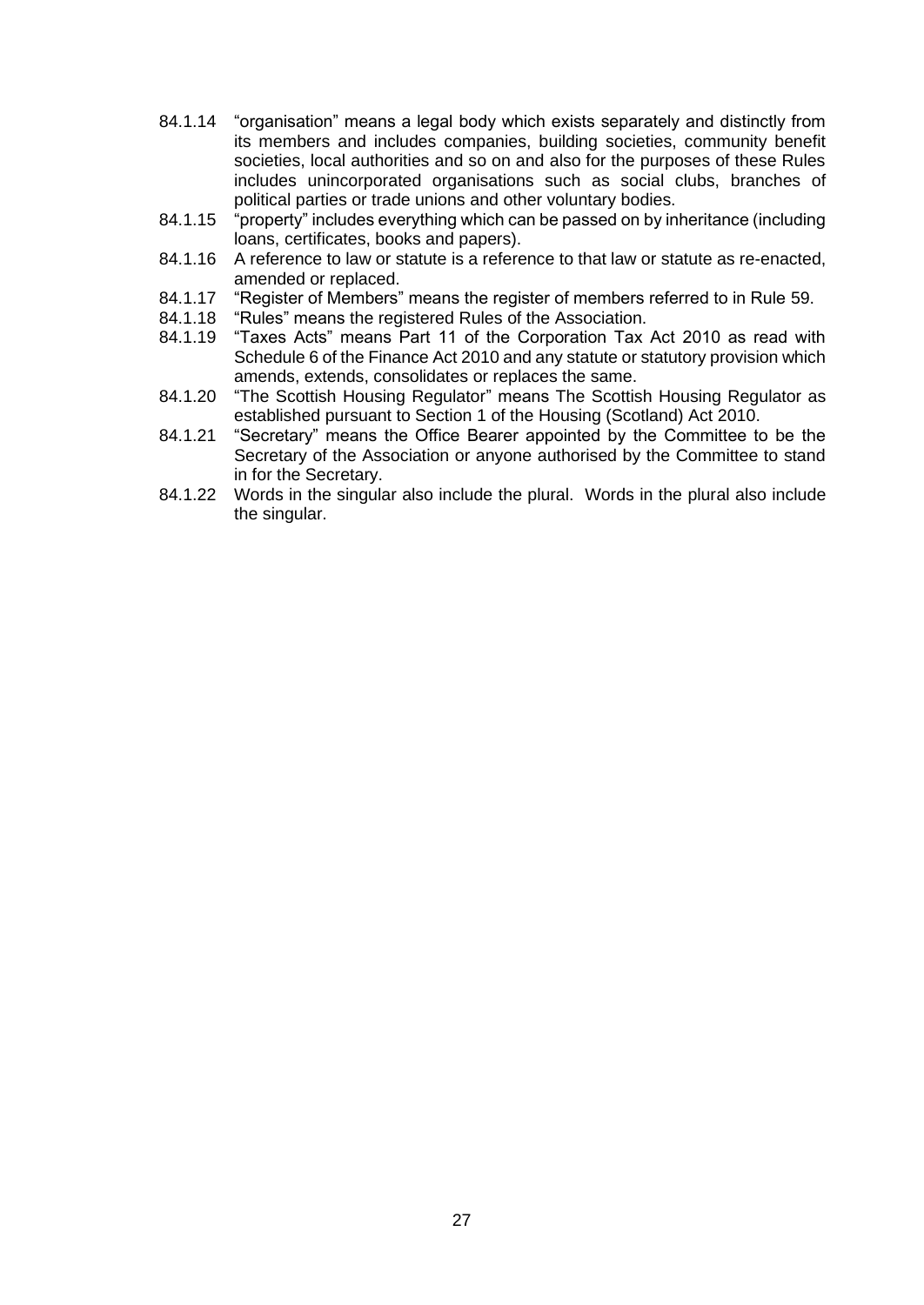# **APPENDIX 1**

## **PROXY FORM**

You must use the wording shown below to appoint a representative to vote at a meeting for you.<br>Please see Rule 23.1 for more details.

| My address is:                                                                                                            |
|---------------------------------------------------------------------------------------------------------------------------|
|                                                                                                                           |
|                                                                                                                           |
|                                                                                                                           |
|                                                                                                                           |
|                                                                                                                           |
| to be my representative and vote for me at the Association's meeting on<br>and any other dates that meeting continues on. |
|                                                                                                                           |
|                                                                                                                           |
|                                                                                                                           |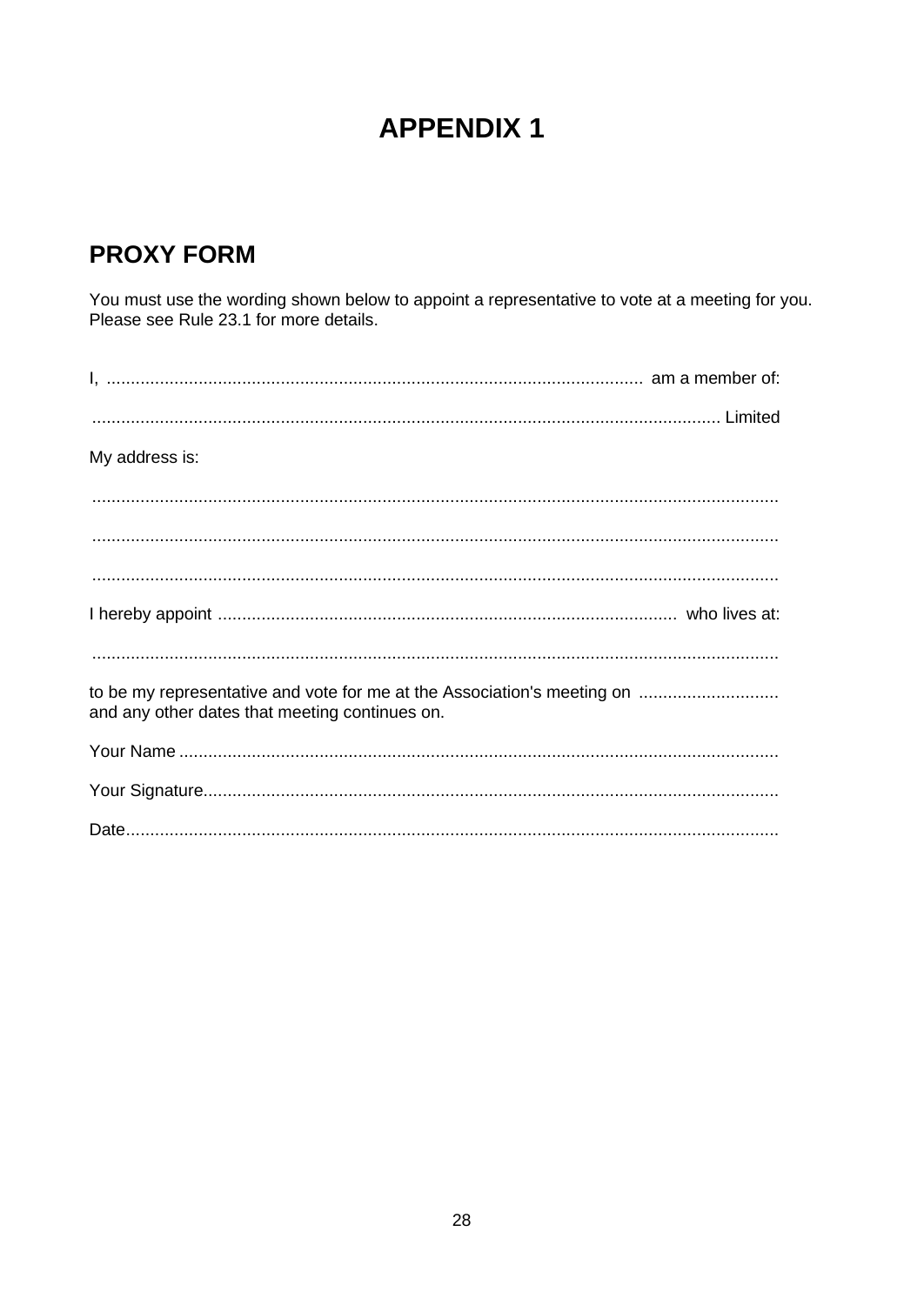# **APPENDIX 2**

# **CANCELLATION OF PROXY**

You must use the wording shown below to reverse your application to send a representative to vote at a meeting for you. Please see Rule 23.4 for more details.

| My address is:                                                                                       |
|------------------------------------------------------------------------------------------------------|
|                                                                                                      |
|                                                                                                      |
|                                                                                                      |
| to be my representative and vote for me at the Association's meeting on                              |
| I no longer authorise the person referred to above to represent me at the meeting referred to above. |